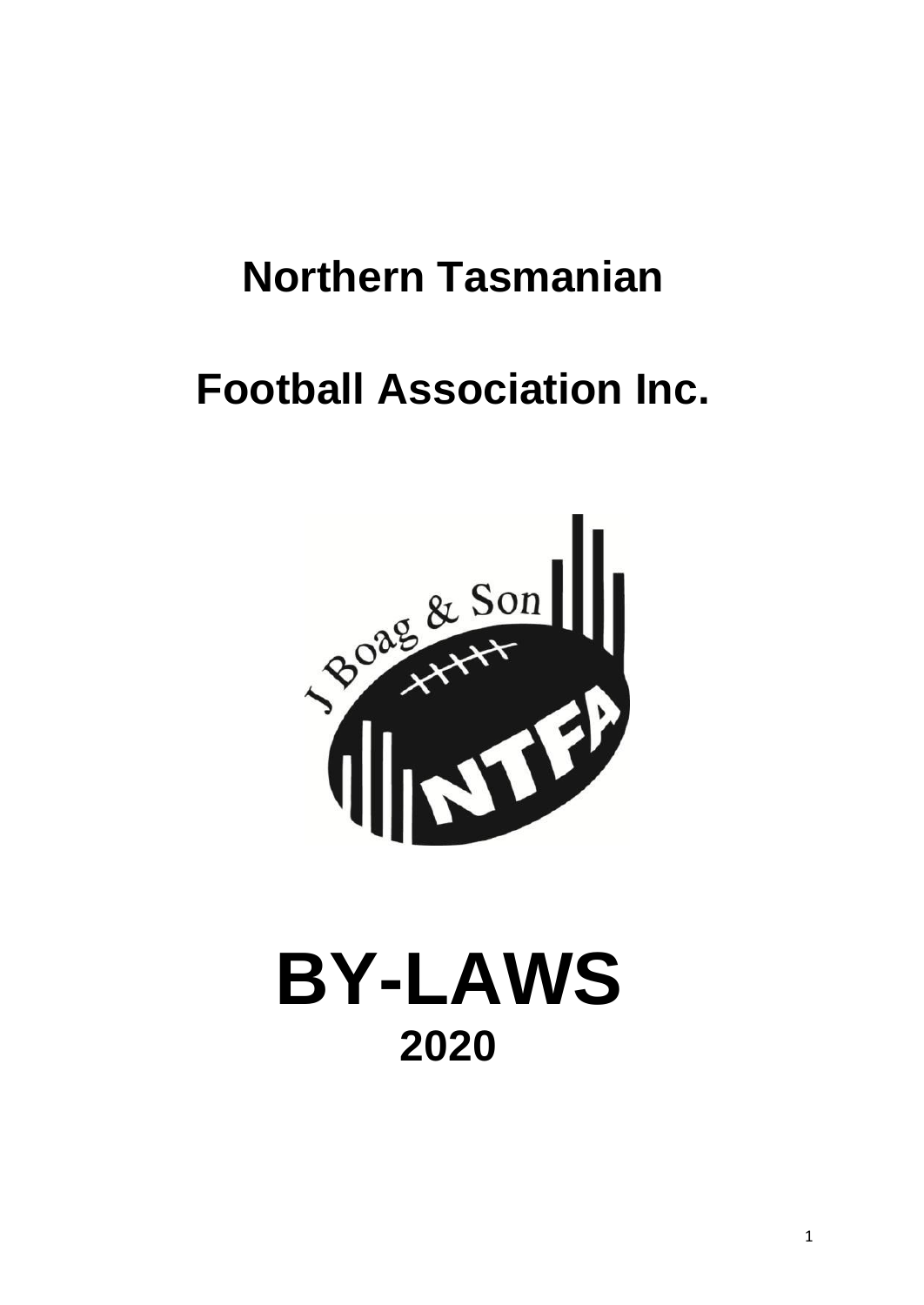# **TABLE OFCONTENTS**

| <b>Topics</b>                                                       | <b>Sub-Topics</b>                                         | By - Law        |
|---------------------------------------------------------------------|-----------------------------------------------------------|-----------------|
| Introduction                                                        |                                                           |                 |
| Definitions                                                         |                                                           | 1               |
| Interpretation                                                      |                                                           | 1.1             |
| <b>Administration &amp; Finance</b>                                 | <b>NTFA Board</b>                                         | 17.1            |
| <b>Administration &amp; Finance</b>                                 | Attendance at Meetings                                    | 17.2            |
| <b>Administration &amp; Finance</b>                                 | Failure to attend Meetings                                | 17.2.1          |
| <b>Administration &amp; Finance</b>                                 | Fees                                                      | $17.3 - 17.4$   |
| <b>Administration &amp; Finance</b>                                 | Fines                                                     | 17.5            |
| <b>Administration &amp; Finance</b>                                 | Insurance                                                 | 17.9            |
| <b>Administration &amp; Finance</b>                                 | <b>Outstanding Accounts</b>                               | $17.6 - 17.8$   |
| Awards                                                              |                                                           | $16.1 - 16.6$   |
| Clubs                                                               | Requirements                                              | 1.5             |
| <b>Club Officials and Duties</b>                                    | <b>Club Umpires</b>                                       | $9.28 - 9.33$   |
| <b>Club Officials and Duties</b>                                    | Match Manager                                             | $9.1 - 9.10$    |
| <b>Club Officials and Duties</b>                                    | Officials on the Bench                                    | 9.27            |
|                                                                     |                                                           |                 |
| <b>Club Officials and Duties</b>                                    | <b>Team Runner</b>                                        | $9.11 - 9.14$   |
| <b>Club Officials and Duties</b>                                    | Timekeepers                                               | $9.24 - 9.26$   |
| <b>Club Officials and Duties</b>                                    | Trainers, Other Medical Support Staff<br>& Water Carriers | $9.15 - 9.20$   |
| <b>Club Officials and Duties</b>                                    | <b>Umpires Escort</b>                                     | $9.21 - 9.23$   |
| Code of Conduct                                                     |                                                           | Attachment "A"  |
| <b>Code of Conduct Guidelines</b><br><b>Disciplinary Procedures</b> |                                                           | Attachment "B"  |
| <b>Committees and Portfolios</b>                                    |                                                           | 1.3             |
| <b>Competition Arrangements</b>                                     | Adverse Weather                                           | $5.16 - 5.17$   |
| <b>Competition Arrangements</b>                                     | Fixture                                                   | $5.1 - 5.2$     |
| <b>Competition Arrangements</b>                                     | Forfeits                                                  | $5.12 - 5.15$   |
| <b>Competition Arrangements</b>                                     | Ladder                                                    | $5.10 - 5.10.1$ |
| <b>Competition Arrangements</b>                                     | <b>Match Duration</b>                                     | $5.7 - 5.8$     |
| <b>Competition Arrangements</b>                                     | <b>Match Times</b>                                        | $5.3 - 5.6$     |
| <b>Competition Arrangements</b>                                     | <b>Other Matches</b>                                      | 5.25            |
| <b>Competition Arrangements</b>                                     | <b>Premier Team</b>                                       | 5.11            |
| <b>Competition Arrangements</b>                                     | <b>Warning Sirens</b>                                     | 5.9             |
| <b>Competition Arrangements</b>                                     | Wet Weather Procedures                                    | $5.18 - 5.24$   |
| <b>Disciplinary Procedures</b>                                      | Code of Conduct                                           | 14.2            |
| Disciplinary Procedures - Investigations                            | Co-Operation                                              | 14.5            |
| Disciplinary Procedures - Investigations                            | Failure to Co-Operate                                     | 14.6            |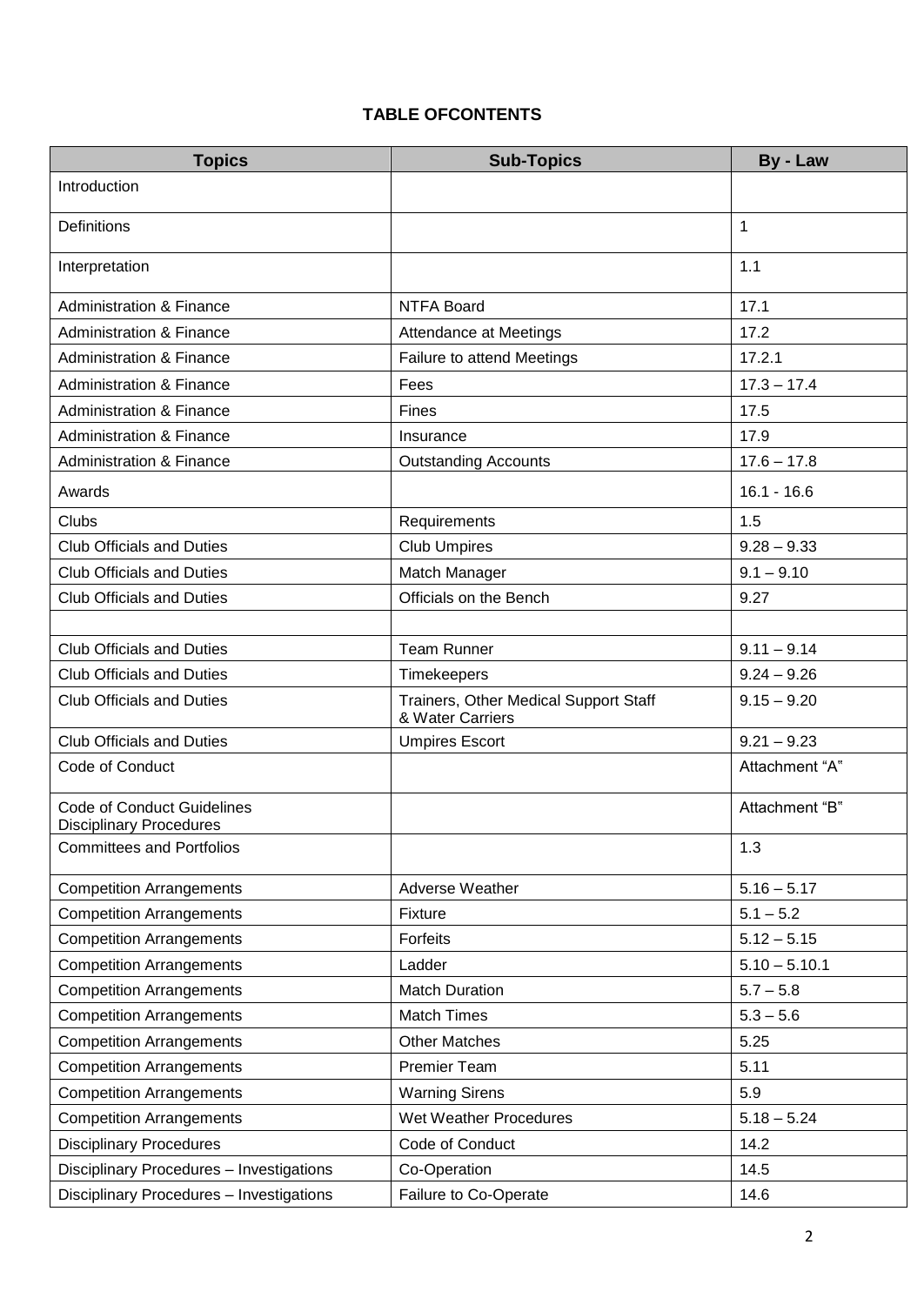| Disciplinary Procedures - Investigations           | Interpretation                                   | 14.7              |
|----------------------------------------------------|--------------------------------------------------|-------------------|
| Disciplinary Procedures - Investigations           | Power to Investigate                             | $14.3 - 14.4$     |
| Disciplinary Procedures - Investigations           | Power to Report                                  | 14.8              |
| Disciplinary Procedures - Tribunal                 | Appointment & Role of the Tribunal               | 14.12             |
| Disciplinary Procedures - Tribunal                 | Citing by Clubs                                  | $14.9 - 14.11$    |
| Disciplinary Procedures - Tribunal                 | Citing by Clubs - Incident Referral              | Attachment "D"    |
| Disciplinary Procedures - Tribunal                 | <b>Prescribed Penalty</b>                        | 14.1              |
| Disciplinary Procedures - Tribunal                 | <b>Tribunal Hearings</b>                         | $14.13 - 14.16$   |
| Finals                                             | <b>Catering Rights</b>                           | 6.10              |
| Finals                                             | <b>Drawn Finals</b>                              | 6.5               |
| Finals                                             | <b>Finals Structure</b>                          | 6.1               |
| Finals                                             | <b>Match Conditions</b>                          | 6.4               |
| Finals                                             | <b>Match Duration</b>                            | 6.3               |
| Finals                                             | <b>Player Eligibility</b>                        | $6.6 - 6.9$       |
| Finals                                             | Venue Selection                                  | 6.2               |
| General                                            | Appeals                                          | 18.8              |
| General                                            | <b>Appeals Committee</b>                         | $18.8.1 - 18.8.3$ |
| General                                            | Appeal Lodgment                                  | 18.9              |
| General                                            | <b>Hearing Procedure</b>                         | $18.10 - 18.12$   |
| General                                            | Interpretation of By-Laws                        | 18.2              |
| General                                            | <b>NTFA Colours</b>                              | 18.1              |
| General                                            | Matters not Provided For                         | 18.3              |
| General                                            | <b>Statements</b>                                | $18.4 - 18.7$     |
|                                                    |                                                  |                   |
| Incorporation & Constitution                       |                                                  | 1.2               |
| Laws & Policies                                    | <b>Concussion Policy</b>                         | 13.6              |
| Laws & Policies                                    | <b>Infectious Diseases Policy</b>                | 13.4              |
| Laws & Policies                                    | Laws of the Game                                 | 13.1              |
| Laws & Policies                                    | Loss of Points                                   | 13.3              |
| Laws & Policies                                    | Racial & Religious Vilification Policy           | 13.5              |
| Laws & Policies                                    | Working with Children                            | 13.7              |
| Match day Requirements                             | Change Rooms                                     | 8.6               |
| Match day Requirements                             | <b>Emergency Medical Arrangements</b>            | $8.9 - 8.10$      |
| Match day Requirements                             | Footballs                                        | 8.8               |
| <b>Match day Requirements</b>                      | <b>Goal Post Pads</b>                            | 8.4               |
| Match day Requirements                             |                                                  | $8.1 - 8.3$       |
| Match day Requirements                             | <b>Ground Markings</b><br>Match day Safety Check | 8.01              |
| Match day Requirements                             | Scoreboard                                       | 8.5               |
|                                                    |                                                  | 8.7               |
| Match day Requirements<br>Matters not provided for | <b>Timekeeping Facilities</b>                    | 1.4               |
| Melees                                             |                                                  | 13.2              |
| Order Off Rule                                     | Recording of Send Offs                           | $12.11 - 12.12$   |
| Order Off Rule                                     | <b>Red Card</b>                                  | $12.6 - 12.10$    |
| Order Off Rule                                     | Green & Yellow Card                              | $12.1 - 12.5$     |
|                                                    |                                                  | 2.19              |
| Registrations                                      | Age Limits<br><b>Assumed Name</b>                | 2.9               |
| Registrations<br>Registrations                     | Available to Play                                | 2.4               |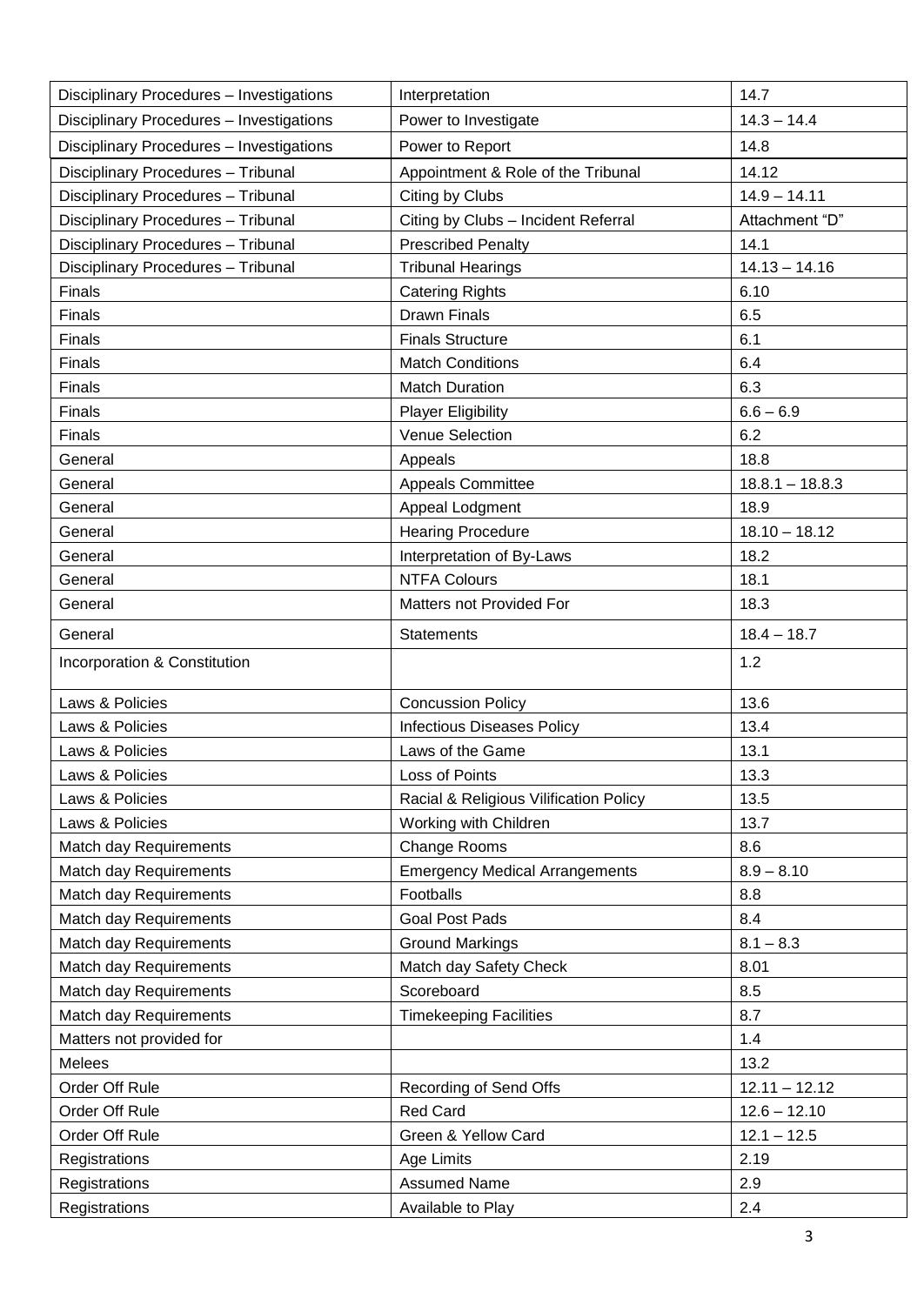| 2.7<br>Registrations<br><b>Closing Date for Registrations</b><br>Coach to be Registered & Accredited<br>2.12<br>Registrations<br><b>Current Player Not Registered</b><br>Registrations<br>2.5<br><b>Duplication not Permitted</b><br>Registrations<br>2.8<br>2.11<br>Incorrect Information<br>Registrations<br>Registrations<br>National AFL Player Transfer Regulations<br>2.2<br>2.1<br>Registrations<br>Players to Register<br>2.10<br>Proof of Date of Birth<br>Registrations<br>2.20<br>Revocations of Permit to Play/Coach<br>Registrations<br><b>Suspended Coaches</b><br>$2.17 - 2.18$<br>Registrations<br>Registrations<br><b>Suspended Players/Officials</b><br>2.16<br>2.3<br>Time for Registration of New Players<br>Registrations<br>Registrations<br>Age Calculation<br>2.7<br>Unregistered & Ineligible<br>$2.14 - 2.15$<br>Registrations<br>Players/Officials<br>Registration / Permit Committee<br>$3.0 - 3.4$<br>Registrations<br>$4.1 - 4.4$<br>Deregistration<br>Registrations<br>Participation<br>Representative Football<br>$15.1 - 15.4$<br>Venue Selection<br>$15.5 - 15.6$<br>Representative Football<br>Set Penalty System<br>Attachment "E"<br>7.11<br>Teams<br>Marquee Player<br>Minimum Age of Players<br>7.4<br>Teams<br>Minimum Number of Players<br>7.3<br>Teams<br>No of Players (Senior Competitions)<br>7.1<br>Teams<br>No of Players (Reserves & U18's)<br>7.2<br>Teams<br>Competitions)<br>Selections<br>7.5<br>Teams<br>Teams<br><b>Team Lists</b><br>$7.6 - 7.10$<br><b>Transfers</b><br>Refused Intrastate/Interstate Transfer<br>3.5<br>11.1<br><b>Umpires</b><br>Appointments<br>$11.4 - 11.5$<br><b>Umpires</b><br><b>Field Umpire Numbers</b><br><b>Umpires</b><br>Changerooms / Privacy<br>$11.14 - 11.15$<br><b>Payment of Umpires</b><br>$11.5 - 11.6$<br><b>Umpires</b><br>$11.7 - 11.10$<br>Reporting of Players & Officials<br><b>Umpires</b><br><b>Umpire Fees</b><br>11.4<br><b>Umpires</b><br>$10.8 - 10.9$<br>Uniform & Logo Regulations<br>Club Names & Club Logos<br>Uniform & Logo Regulations<br>Jumper Numbers<br>10.3<br>Uniform & Logo Regulations<br>$10.4 - 10.7$<br>Sponsors Logos |                            |                |               |
|----------------------------------------------------------------------------------------------------------------------------------------------------------------------------------------------------------------------------------------------------------------------------------------------------------------------------------------------------------------------------------------------------------------------------------------------------------------------------------------------------------------------------------------------------------------------------------------------------------------------------------------------------------------------------------------------------------------------------------------------------------------------------------------------------------------------------------------------------------------------------------------------------------------------------------------------------------------------------------------------------------------------------------------------------------------------------------------------------------------------------------------------------------------------------------------------------------------------------------------------------------------------------------------------------------------------------------------------------------------------------------------------------------------------------------------------------------------------------------------------------------------------------------------------------------------------------------------------------------------------------------------------------------------------------------------------------------------------------------------------------------------------------------------------------------------------------------------------------------------------------------------------------------------------------------------------------------------------------------------------------------------------------------------------------------------------------------------------------------------------------------------------------|----------------------------|----------------|---------------|
|                                                                                                                                                                                                                                                                                                                                                                                                                                                                                                                                                                                                                                                                                                                                                                                                                                                                                                                                                                                                                                                                                                                                                                                                                                                                                                                                                                                                                                                                                                                                                                                                                                                                                                                                                                                                                                                                                                                                                                                                                                                                                                                                                    |                            |                |               |
|                                                                                                                                                                                                                                                                                                                                                                                                                                                                                                                                                                                                                                                                                                                                                                                                                                                                                                                                                                                                                                                                                                                                                                                                                                                                                                                                                                                                                                                                                                                                                                                                                                                                                                                                                                                                                                                                                                                                                                                                                                                                                                                                                    |                            |                |               |
|                                                                                                                                                                                                                                                                                                                                                                                                                                                                                                                                                                                                                                                                                                                                                                                                                                                                                                                                                                                                                                                                                                                                                                                                                                                                                                                                                                                                                                                                                                                                                                                                                                                                                                                                                                                                                                                                                                                                                                                                                                                                                                                                                    |                            |                |               |
|                                                                                                                                                                                                                                                                                                                                                                                                                                                                                                                                                                                                                                                                                                                                                                                                                                                                                                                                                                                                                                                                                                                                                                                                                                                                                                                                                                                                                                                                                                                                                                                                                                                                                                                                                                                                                                                                                                                                                                                                                                                                                                                                                    |                            |                |               |
|                                                                                                                                                                                                                                                                                                                                                                                                                                                                                                                                                                                                                                                                                                                                                                                                                                                                                                                                                                                                                                                                                                                                                                                                                                                                                                                                                                                                                                                                                                                                                                                                                                                                                                                                                                                                                                                                                                                                                                                                                                                                                                                                                    |                            |                |               |
|                                                                                                                                                                                                                                                                                                                                                                                                                                                                                                                                                                                                                                                                                                                                                                                                                                                                                                                                                                                                                                                                                                                                                                                                                                                                                                                                                                                                                                                                                                                                                                                                                                                                                                                                                                                                                                                                                                                                                                                                                                                                                                                                                    |                            |                |               |
|                                                                                                                                                                                                                                                                                                                                                                                                                                                                                                                                                                                                                                                                                                                                                                                                                                                                                                                                                                                                                                                                                                                                                                                                                                                                                                                                                                                                                                                                                                                                                                                                                                                                                                                                                                                                                                                                                                                                                                                                                                                                                                                                                    |                            |                |               |
|                                                                                                                                                                                                                                                                                                                                                                                                                                                                                                                                                                                                                                                                                                                                                                                                                                                                                                                                                                                                                                                                                                                                                                                                                                                                                                                                                                                                                                                                                                                                                                                                                                                                                                                                                                                                                                                                                                                                                                                                                                                                                                                                                    |                            |                |               |
|                                                                                                                                                                                                                                                                                                                                                                                                                                                                                                                                                                                                                                                                                                                                                                                                                                                                                                                                                                                                                                                                                                                                                                                                                                                                                                                                                                                                                                                                                                                                                                                                                                                                                                                                                                                                                                                                                                                                                                                                                                                                                                                                                    |                            |                |               |
|                                                                                                                                                                                                                                                                                                                                                                                                                                                                                                                                                                                                                                                                                                                                                                                                                                                                                                                                                                                                                                                                                                                                                                                                                                                                                                                                                                                                                                                                                                                                                                                                                                                                                                                                                                                                                                                                                                                                                                                                                                                                                                                                                    |                            |                |               |
|                                                                                                                                                                                                                                                                                                                                                                                                                                                                                                                                                                                                                                                                                                                                                                                                                                                                                                                                                                                                                                                                                                                                                                                                                                                                                                                                                                                                                                                                                                                                                                                                                                                                                                                                                                                                                                                                                                                                                                                                                                                                                                                                                    |                            |                |               |
|                                                                                                                                                                                                                                                                                                                                                                                                                                                                                                                                                                                                                                                                                                                                                                                                                                                                                                                                                                                                                                                                                                                                                                                                                                                                                                                                                                                                                                                                                                                                                                                                                                                                                                                                                                                                                                                                                                                                                                                                                                                                                                                                                    |                            |                |               |
|                                                                                                                                                                                                                                                                                                                                                                                                                                                                                                                                                                                                                                                                                                                                                                                                                                                                                                                                                                                                                                                                                                                                                                                                                                                                                                                                                                                                                                                                                                                                                                                                                                                                                                                                                                                                                                                                                                                                                                                                                                                                                                                                                    |                            |                |               |
|                                                                                                                                                                                                                                                                                                                                                                                                                                                                                                                                                                                                                                                                                                                                                                                                                                                                                                                                                                                                                                                                                                                                                                                                                                                                                                                                                                                                                                                                                                                                                                                                                                                                                                                                                                                                                                                                                                                                                                                                                                                                                                                                                    |                            |                |               |
|                                                                                                                                                                                                                                                                                                                                                                                                                                                                                                                                                                                                                                                                                                                                                                                                                                                                                                                                                                                                                                                                                                                                                                                                                                                                                                                                                                                                                                                                                                                                                                                                                                                                                                                                                                                                                                                                                                                                                                                                                                                                                                                                                    |                            |                |               |
|                                                                                                                                                                                                                                                                                                                                                                                                                                                                                                                                                                                                                                                                                                                                                                                                                                                                                                                                                                                                                                                                                                                                                                                                                                                                                                                                                                                                                                                                                                                                                                                                                                                                                                                                                                                                                                                                                                                                                                                                                                                                                                                                                    |                            |                |               |
|                                                                                                                                                                                                                                                                                                                                                                                                                                                                                                                                                                                                                                                                                                                                                                                                                                                                                                                                                                                                                                                                                                                                                                                                                                                                                                                                                                                                                                                                                                                                                                                                                                                                                                                                                                                                                                                                                                                                                                                                                                                                                                                                                    |                            |                |               |
|                                                                                                                                                                                                                                                                                                                                                                                                                                                                                                                                                                                                                                                                                                                                                                                                                                                                                                                                                                                                                                                                                                                                                                                                                                                                                                                                                                                                                                                                                                                                                                                                                                                                                                                                                                                                                                                                                                                                                                                                                                                                                                                                                    |                            |                |               |
|                                                                                                                                                                                                                                                                                                                                                                                                                                                                                                                                                                                                                                                                                                                                                                                                                                                                                                                                                                                                                                                                                                                                                                                                                                                                                                                                                                                                                                                                                                                                                                                                                                                                                                                                                                                                                                                                                                                                                                                                                                                                                                                                                    |                            |                |               |
|                                                                                                                                                                                                                                                                                                                                                                                                                                                                                                                                                                                                                                                                                                                                                                                                                                                                                                                                                                                                                                                                                                                                                                                                                                                                                                                                                                                                                                                                                                                                                                                                                                                                                                                                                                                                                                                                                                                                                                                                                                                                                                                                                    |                            |                |               |
|                                                                                                                                                                                                                                                                                                                                                                                                                                                                                                                                                                                                                                                                                                                                                                                                                                                                                                                                                                                                                                                                                                                                                                                                                                                                                                                                                                                                                                                                                                                                                                                                                                                                                                                                                                                                                                                                                                                                                                                                                                                                                                                                                    |                            |                |               |
|                                                                                                                                                                                                                                                                                                                                                                                                                                                                                                                                                                                                                                                                                                                                                                                                                                                                                                                                                                                                                                                                                                                                                                                                                                                                                                                                                                                                                                                                                                                                                                                                                                                                                                                                                                                                                                                                                                                                                                                                                                                                                                                                                    |                            |                |               |
|                                                                                                                                                                                                                                                                                                                                                                                                                                                                                                                                                                                                                                                                                                                                                                                                                                                                                                                                                                                                                                                                                                                                                                                                                                                                                                                                                                                                                                                                                                                                                                                                                                                                                                                                                                                                                                                                                                                                                                                                                                                                                                                                                    |                            |                |               |
|                                                                                                                                                                                                                                                                                                                                                                                                                                                                                                                                                                                                                                                                                                                                                                                                                                                                                                                                                                                                                                                                                                                                                                                                                                                                                                                                                                                                                                                                                                                                                                                                                                                                                                                                                                                                                                                                                                                                                                                                                                                                                                                                                    |                            |                |               |
|                                                                                                                                                                                                                                                                                                                                                                                                                                                                                                                                                                                                                                                                                                                                                                                                                                                                                                                                                                                                                                                                                                                                                                                                                                                                                                                                                                                                                                                                                                                                                                                                                                                                                                                                                                                                                                                                                                                                                                                                                                                                                                                                                    |                            |                |               |
|                                                                                                                                                                                                                                                                                                                                                                                                                                                                                                                                                                                                                                                                                                                                                                                                                                                                                                                                                                                                                                                                                                                                                                                                                                                                                                                                                                                                                                                                                                                                                                                                                                                                                                                                                                                                                                                                                                                                                                                                                                                                                                                                                    |                            |                |               |
|                                                                                                                                                                                                                                                                                                                                                                                                                                                                                                                                                                                                                                                                                                                                                                                                                                                                                                                                                                                                                                                                                                                                                                                                                                                                                                                                                                                                                                                                                                                                                                                                                                                                                                                                                                                                                                                                                                                                                                                                                                                                                                                                                    |                            |                |               |
|                                                                                                                                                                                                                                                                                                                                                                                                                                                                                                                                                                                                                                                                                                                                                                                                                                                                                                                                                                                                                                                                                                                                                                                                                                                                                                                                                                                                                                                                                                                                                                                                                                                                                                                                                                                                                                                                                                                                                                                                                                                                                                                                                    |                            |                |               |
|                                                                                                                                                                                                                                                                                                                                                                                                                                                                                                                                                                                                                                                                                                                                                                                                                                                                                                                                                                                                                                                                                                                                                                                                                                                                                                                                                                                                                                                                                                                                                                                                                                                                                                                                                                                                                                                                                                                                                                                                                                                                                                                                                    |                            |                |               |
|                                                                                                                                                                                                                                                                                                                                                                                                                                                                                                                                                                                                                                                                                                                                                                                                                                                                                                                                                                                                                                                                                                                                                                                                                                                                                                                                                                                                                                                                                                                                                                                                                                                                                                                                                                                                                                                                                                                                                                                                                                                                                                                                                    |                            |                |               |
|                                                                                                                                                                                                                                                                                                                                                                                                                                                                                                                                                                                                                                                                                                                                                                                                                                                                                                                                                                                                                                                                                                                                                                                                                                                                                                                                                                                                                                                                                                                                                                                                                                                                                                                                                                                                                                                                                                                                                                                                                                                                                                                                                    |                            |                |               |
|                                                                                                                                                                                                                                                                                                                                                                                                                                                                                                                                                                                                                                                                                                                                                                                                                                                                                                                                                                                                                                                                                                                                                                                                                                                                                                                                                                                                                                                                                                                                                                                                                                                                                                                                                                                                                                                                                                                                                                                                                                                                                                                                                    |                            |                |               |
|                                                                                                                                                                                                                                                                                                                                                                                                                                                                                                                                                                                                                                                                                                                                                                                                                                                                                                                                                                                                                                                                                                                                                                                                                                                                                                                                                                                                                                                                                                                                                                                                                                                                                                                                                                                                                                                                                                                                                                                                                                                                                                                                                    |                            |                |               |
|                                                                                                                                                                                                                                                                                                                                                                                                                                                                                                                                                                                                                                                                                                                                                                                                                                                                                                                                                                                                                                                                                                                                                                                                                                                                                                                                                                                                                                                                                                                                                                                                                                                                                                                                                                                                                                                                                                                                                                                                                                                                                                                                                    |                            |                |               |
|                                                                                                                                                                                                                                                                                                                                                                                                                                                                                                                                                                                                                                                                                                                                                                                                                                                                                                                                                                                                                                                                                                                                                                                                                                                                                                                                                                                                                                                                                                                                                                                                                                                                                                                                                                                                                                                                                                                                                                                                                                                                                                                                                    |                            |                |               |
|                                                                                                                                                                                                                                                                                                                                                                                                                                                                                                                                                                                                                                                                                                                                                                                                                                                                                                                                                                                                                                                                                                                                                                                                                                                                                                                                                                                                                                                                                                                                                                                                                                                                                                                                                                                                                                                                                                                                                                                                                                                                                                                                                    |                            |                |               |
|                                                                                                                                                                                                                                                                                                                                                                                                                                                                                                                                                                                                                                                                                                                                                                                                                                                                                                                                                                                                                                                                                                                                                                                                                                                                                                                                                                                                                                                                                                                                                                                                                                                                                                                                                                                                                                                                                                                                                                                                                                                                                                                                                    |                            |                |               |
|                                                                                                                                                                                                                                                                                                                                                                                                                                                                                                                                                                                                                                                                                                                                                                                                                                                                                                                                                                                                                                                                                                                                                                                                                                                                                                                                                                                                                                                                                                                                                                                                                                                                                                                                                                                                                                                                                                                                                                                                                                                                                                                                                    | Uniform & Logo Regulations | Uniform Design | $10.1 - 10.2$ |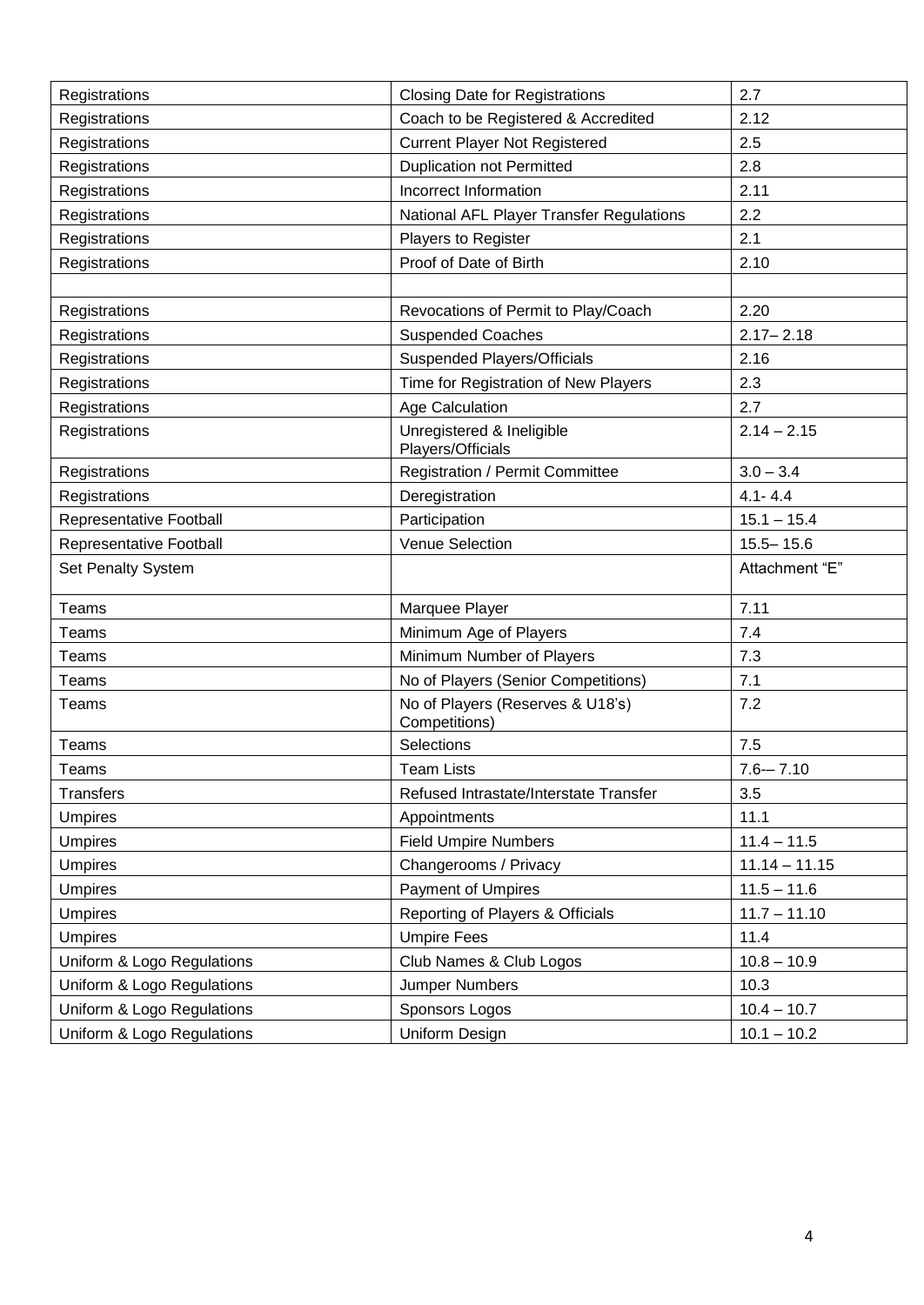# **INTRODUCTION**

The following by-laws have been made by the NTFA Council under the authority of the NTFA Inc. constitution, and are binding on all clubs, players, officials and any other person registered or included under these by-laws.

The NTFA adopts the laws of Australian football subject to its right to vary those laws from time to time.

These by-laws take effect from 19 February 2019

# **1. DEFINITIONS**

In these regulations & by-laws, unless the context requires otherwise, the following terms shall have the following meaning:

The "NTFA" means the Northern Tasmanian Football Association Inc. "Home Team" means the team named first on the NTFA's published roster of home and away matches.

"Licence" means a licence admitting a team to participate in the NTFA Football Association Inc.

"Club" means any of the clubs affiliated by licence in the Northern Tasmanian Football Association Inc.

"Official" includes any person involved in the administration of a club

"NTFA Board" means the Board of Management of the NTFA

"Council" means the NTFA Council which is made up of the Board of Management and one representative from each club.

"Footy Web" means the electronic AFL Player Registration and results facility.

#### **1.1**. **INTERPRETATION**

In the interpretation of these by-laws, unless the context requires otherwise:

- (a) words importing the singular shall be deemed to include the plural and vice versa;
- (b) words importing any gender shall be deemed to include any gender;
- (c) headings are included for convenience only and shall not affect the interpretation of these by-laws;
- (d) "including" and similar words are not words of limitation;
- (e) Any words, terms or phrases defined in the remainder of these by-laws shall have the meaning prescribed within the regulations; and words, terms or phrases not otherwise defined in these by-laws shall be given their ordinary meaning.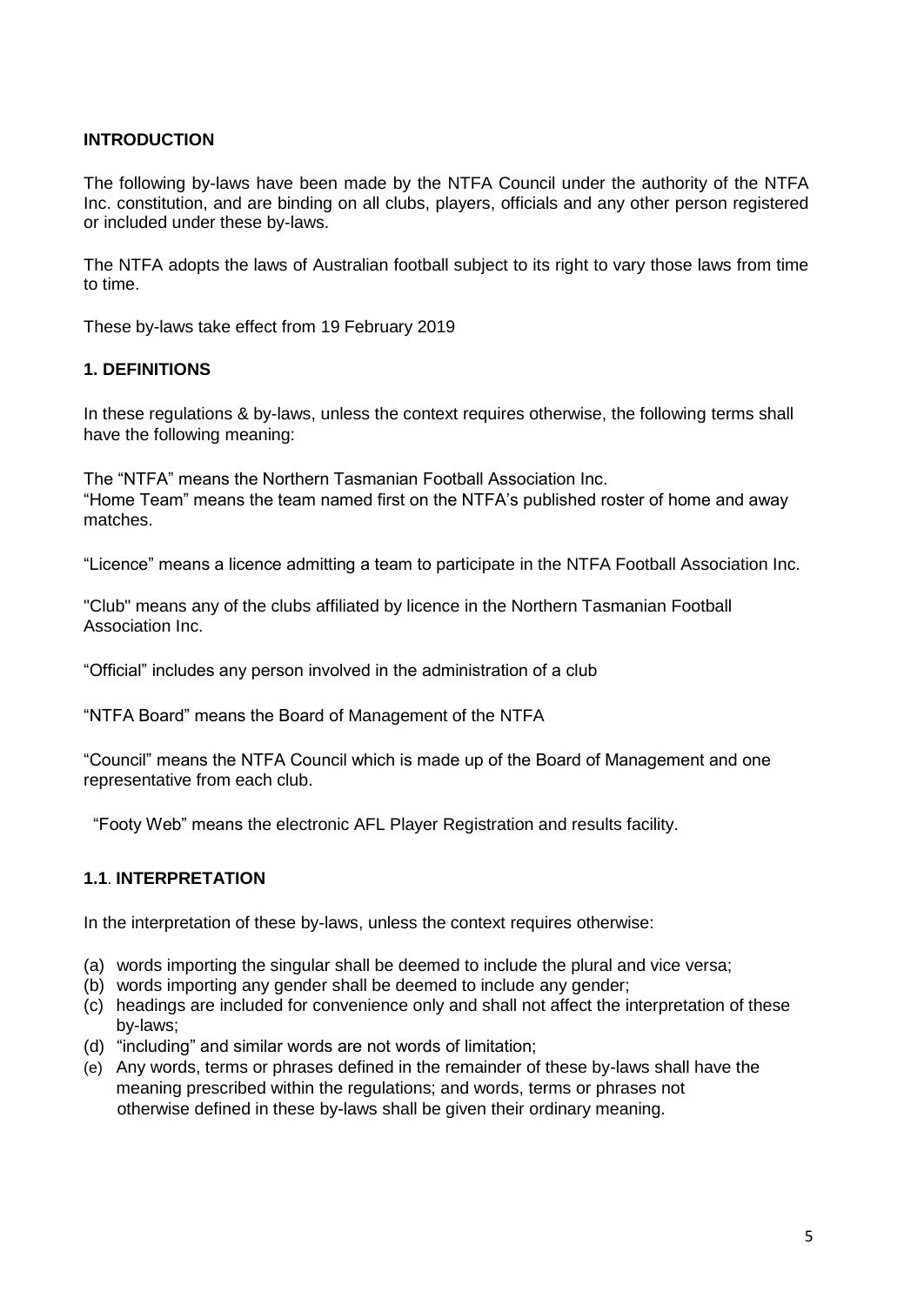# **1.2 INCORPORATION & CONSTITUTION OF CLUBS**

1.21All clubs shall be incorporated associations under the provisions of either the *Associations Incorporation Act 1964* (Tasmania) or registered companies under the provisions of the *Corporations Law*.

1.22Each club shall deposit with the NTFA its constitution within one month of its adoption, and any alterations or additions to the constitution.

1.23A club shall not alter its constitution in such a way that it conflicts with the provisions of the constitution and by-laws and resolutions of the NTFA.

#### *1.24 Licence Requirements*

1.24 In order to participate in an NTFA Competition a Club must hold a Licence for that specified competition that has been granted by the NTFA under an extant Agreement executed between the NTFA and the Club (the Licence Agreement).

1.25 A Club must adhere to all its obligations set out in the Licence Agreement.

1.26 The NTFA Board shall set the criteria that a club must satisfy to be granted or continue to hold a Licence for each NTFA competition.

1.27 The NTFA Board shall review each Club's eligibility to either be granted, or continue to hold a Licence for relevant NTFA Competitions for the next season.

1.28 The NTFA Board shall advise a Club of its decisions relating to the review of the Club's Licence by 30 August.

# **1.3 COMMITTEES AND PORTFOLIOS**

1.31 The Board may appoint the following committees and tribunal.

(A) Appeal Committee (members of this committee may not be on (B), (C) or (F)

- (B) Independent Tribunal
- (C) Registration and permit Committee
- (D) Grounds Committee
- (E) Functions/Events Committee
- (F) Conduct Committee

1.33 If a Chairman nominated or appointed in accordance with these by-laws is absent from a meeting of a committee, the members present shall appoint a chairman from among their number for that occasion.

1.34 A quorum for all committees shall be 50% of the members except as otherwise provided in these by-laws.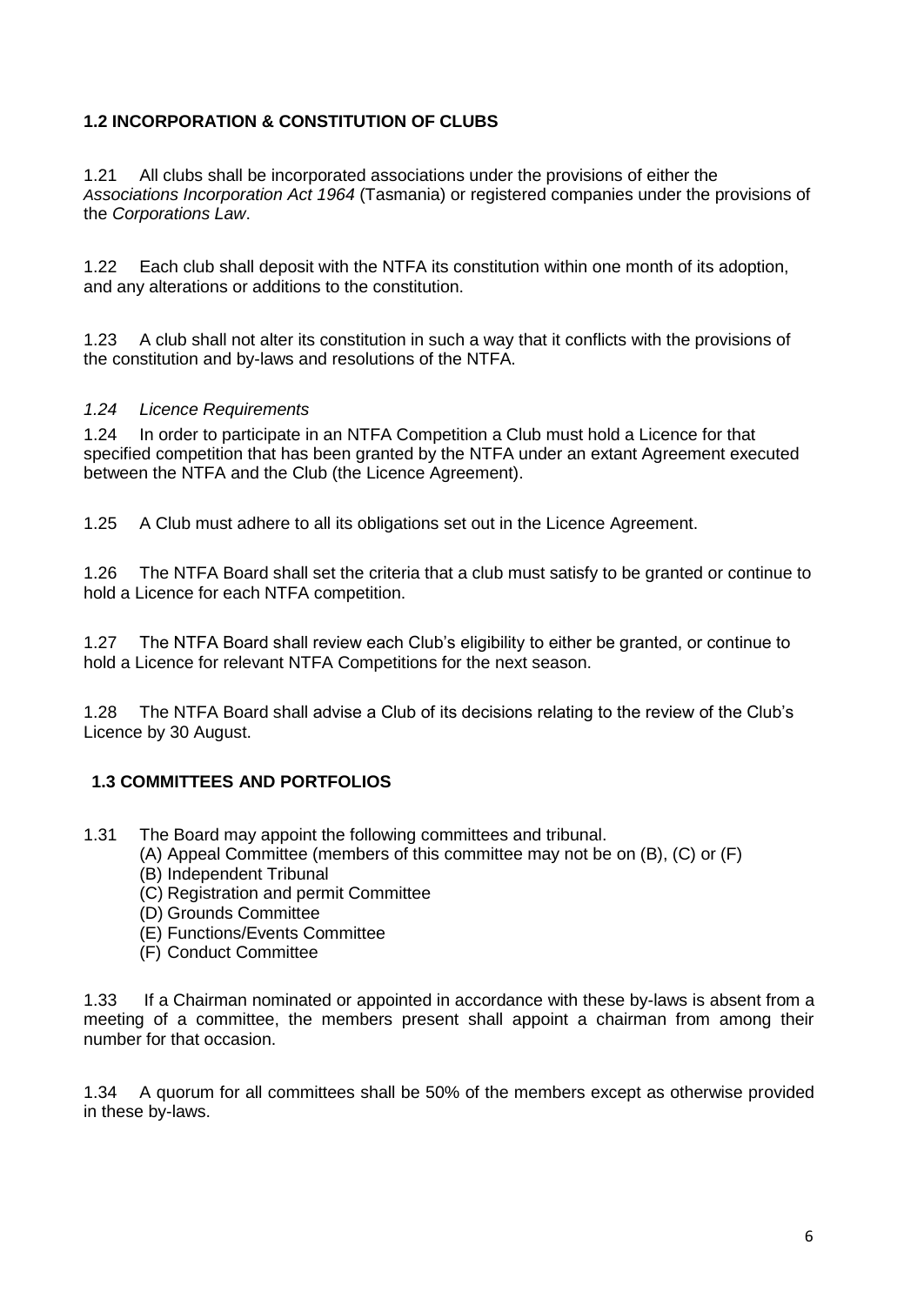#### 1.35 *Grounds Committee*

1.35.1 It shall be the responsibility of the Grounds Committee to inspect all club's facilities at least once annually

1.35.2 The Grounds Committee will report to the Board any club which in their opinion have facilities that they feel are not up to its requirements.

1.35.3 The Board after having requested a club to upgrade facilities, may after a reasonable period transfer that club's home games to alternative facilities until the improvements have been completed.

# **1.4 MATTERS NOT PROVIDED FOR**

The NTFA Board shall have the power to decide any matters not provided for in these by-laws

#### **1.5 CLUBS**

1.51 Premier Division Clubs must field Seniors, Reserves and Under 18's or which other under age team the Council agrees to.

1.51.1 Notwithstanding by law 1.51, the NTFA Board may exempt a Premier Division club from the requirement to field an Under 18s team for a season, provided the club continues to implement its approved junior player development plan during that season.

*Note: This would make Board approval necessary for each season and conditional on the club still implementing its junior player development plan as approved by the NTFA.*

1.52 Division One Clubs must field Seniors and Reserves

1.53 Clubs that have been granted a licence for a team in the NTFA Women's Competition must field a senior women's team in that competition.

1.54 Prior to each season each club shall supply to the General Manager: The postal and email addresses, business, mobile and home telephone numbers and fax number where applicable of administrators, including secretary, board or committee members, coaches of each team plus an audited balance sheet and annual report.

1.55 One week prior to the first home and away round Clubs shall supply team lists for all grades to be the included in the weekly program. This list shall be reviewed and updated on the 1<sup>st</sup> of each calendar month throughout the season.

1.56 A club shall ensure that all volunteers and staff members have the appropriate qualifications and clearances to undertake their roles and responsibilities.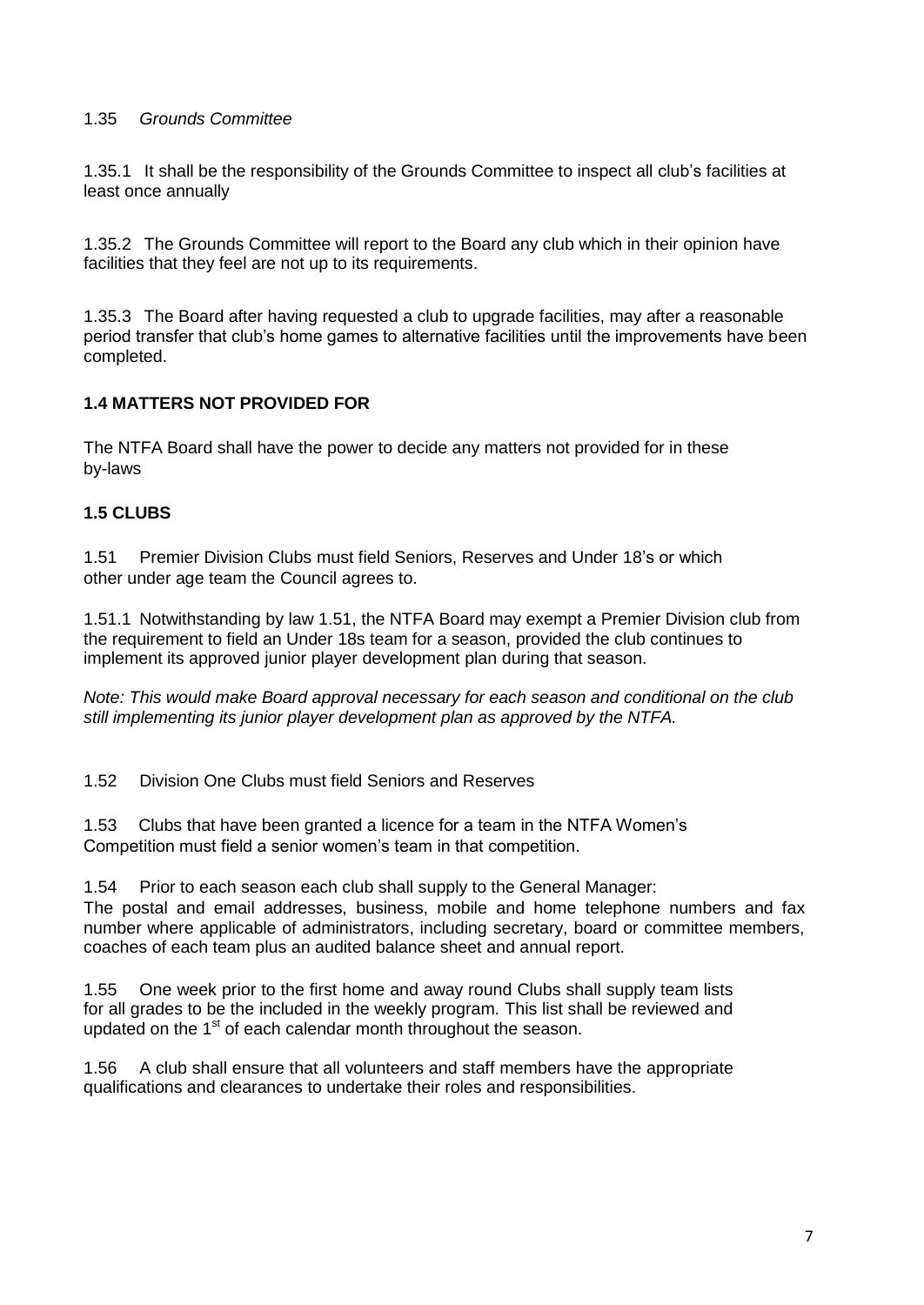1.57 A club that has a licence for a team in the Women's Competition shall ensure that its women's team has the same rights of access to facilities, fixturing time on the oval and other places as male teams:

- (a) Including female players have equal access to club facilities and equipment and are not allocated late evening time slots; and
- (b) Club gym equipment is suitable for use by females.

# **2. Registrations**

#### *Players to Register*

2.1 Each player shall, prior to taking the field with a club with which he or she intends to play, be registered as a player with the NTFA on "Footyweb" for that season.

2.1.1 The active player list of a Club licensed to compete in the NTFA Women's Competition shall not include:

- (a) more than 3 players, each of whom was registered as a player of a club participating in the Tasmanian State League women's competition in the previous or current season; and
- (b) more than 3 players, each of whom was registered as a player of another club participating in the NTFA Women's Competition in the previous or current season,

and who played more than 3 games with that club in the previous season.

#### 2.2 National AFL Player Transfer Regulations

All transfer of players, both under age and seniors are governed under the *AFL National Player Transfer Regulations*. The primary facility to be used to process transfers is "Footyweb" where applicable.

#### *Time for Registration of New Players*

2.3 Each new (or archived) player's registration must be entered into the 'Footyweb" system by the club no later than 12 noon on the Friday before the day on which the player intends to play his first match. A player is not deemed to be registered until the application has been processed and Footyweb permits that player to be included on the relevant team sheet.

Once a player has been registered with a club that player shall remain a registered player with that club upon re-registering for the coming season.

# *Available to Play*

2.4 Each Club must satisfy itself that any player taking the field in a match is registered and listed on "Footyweb" before permitting that player to take the field. At all times the players availability shall be subject to 2.3

# *Current Player Not Registered*

2.5 At the beginning of each season, Clubs will be required to evaluate their active registered players list and omit from the list for the coming season players who have left the club and/or have stopped playing. Such players shall be transferred to the "inactive player list" on the "Footyweb" system. To return to the "active player list" a player must register for that season.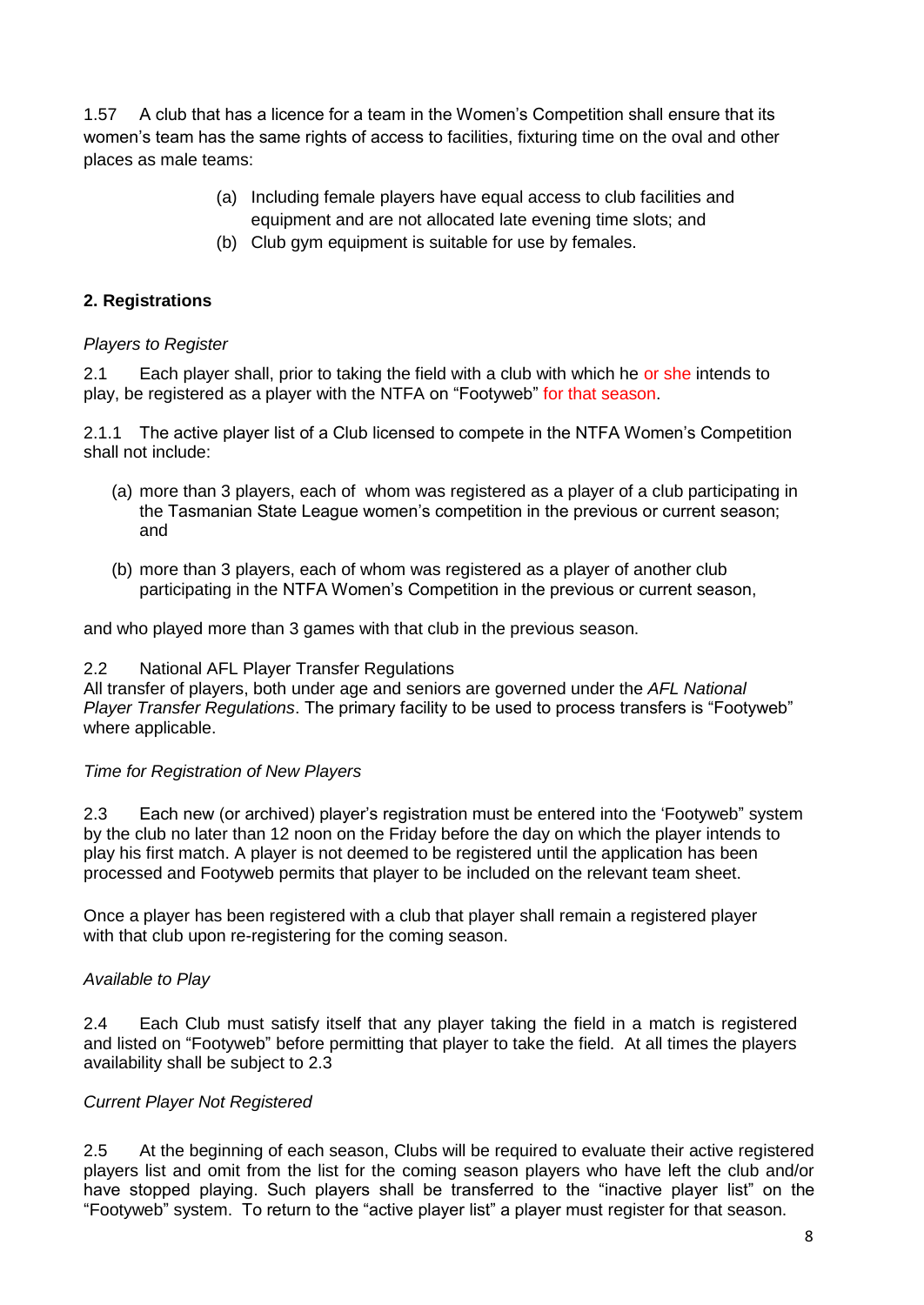#### *Age Calculation*

2.6 A player must be under the age of 18 years on 1 January in the year of competition in order to be eligible to play in the Under 18s competition.

*Closing Date for Registrations – as per the National Player Transfer Regulations. Exceptional circumstances as per the National Player Transfer Regulations.*

#### *Duplication not permitted*

2.7 No player shall be registered with clubs affiliated with any other senior league or association at the same time.

#### *Assumed Name*

2.8 No person shall be registered or re-registered under an assumed name.

#### *Proof of Date of Birth*

2.9 In the case of underage players, proof of age in the form of a Birth Certificate, Photo Licence, Passport, immunisation booklet or student identification may be called for by the NTFA at any time.

#### *Incorrect Information*

2.10 The intentional omission of any information or incorrect information as determined by the NTFA may result in a four (4) week suspension or deregistration for the player concerned and he may be deemed ineligible for any games in which he has taken part. Any club official or club that is party to a breach of this by-law shall be dealt with by the NTFA Board as it deems fit.

#### *Coach to be Registered and Accredited*

2.11 The Coach of each team must be registered on "Footyweb" as a Coach. It is compulsory for every coach to be accredited and registered on Footyweb as a coach. This includes bench coaches.

#### *Unregistered and Ineligible Players/Officials*

2.12 Any player not registered, or any player registered with incorrect information on the shall be deemed to be an ineligible player. Any club playing an ineligible player shall lose all match points and / or be fined for each match in which such player has played.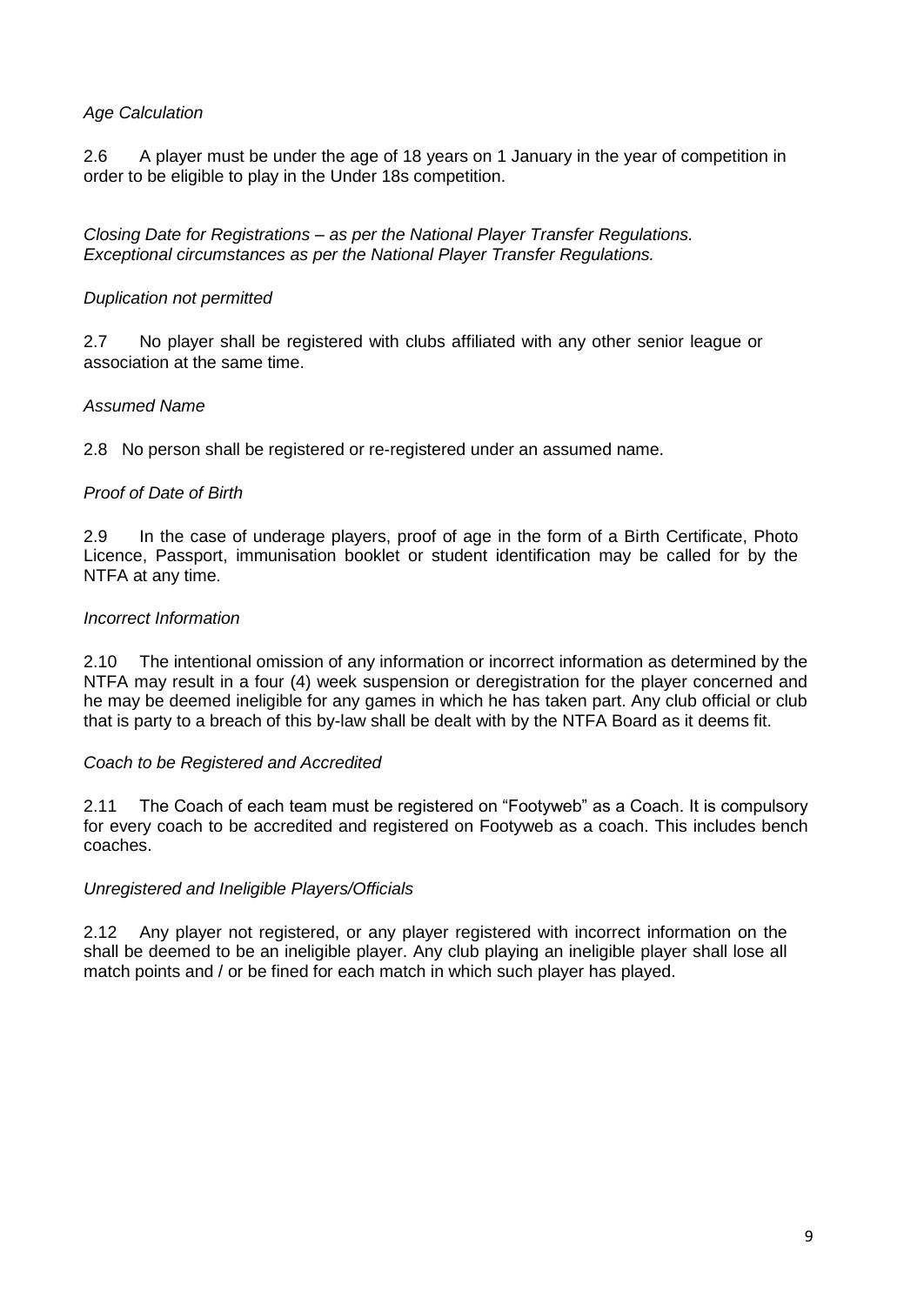2.13 Ineligible player(s) and/or official(s) and/or club(s) responsible as per clause (2.12) shall be liable for suspension or deregistration in addition to loss of match points and fine(s). The offending side will also have their score cancelled, however goals kicked by players shall be credited to individual tallies in the normal manner

2.14 When an allegation has been made against any club for playing an unregistered or ineligible player the club shall be responsible for the appearance of the player at any investigation conducted by the NTFA and the failure of such player to appear (without reasonable excuse) may be dealt with in their absence.

#### *Suspended Players/Officials*

2.15 Any suspended or deregistered player and/or official will be deemed to be an ineligible person and will not be allowed to act in any way as a trainer, runner, water-carrier or any official "on field" capacity in any home and away or finals match for the duration of his/her suspension or whilst deregistered.

#### *Suspended Coaches*

2.16 Any coach suspended in his/her capacity as a coach will not be permitted to enter the field of play at any stage of a match that is sanctioned by the NTFA.

2.17 Should a player be the registered coach and he is suspended because of on-field play, he may continue as coach only, which includes being permitted to enter the field of play to address his team in a home and away or finals match at quarter-time, half-time and threequarter time.

*Revocation of Permit to Play/Coach*

2.19 The NTFA may revoke a player's permit to play or a coach's permit to coach at any time.

#### *Registration / Permit Committee*

3.0 The Board shall appoint a Registration /Permit Committee annually comprising three people, of whom one shall be appointed Chairman by the Board.

3.1 The quorum is two.

3.2 Except where otherwise provided in these by-laws, the Committee has authority to exercise powers of the NTFA in relation to registration/permits and clearances of players.

3.3 A player or destination club has the right of appeal to the Appeal Committee against any decision of the Registration / Permit Committee under these by-laws and the decision of the Appeal Committee is final.

3.4 The Appeals Committee shall report to the NTFA Board any circumstances of which it may become aware which tend to suggest that false or misleading information has been provided to the Appeals Committee at or in connection with the hearing of any appeal.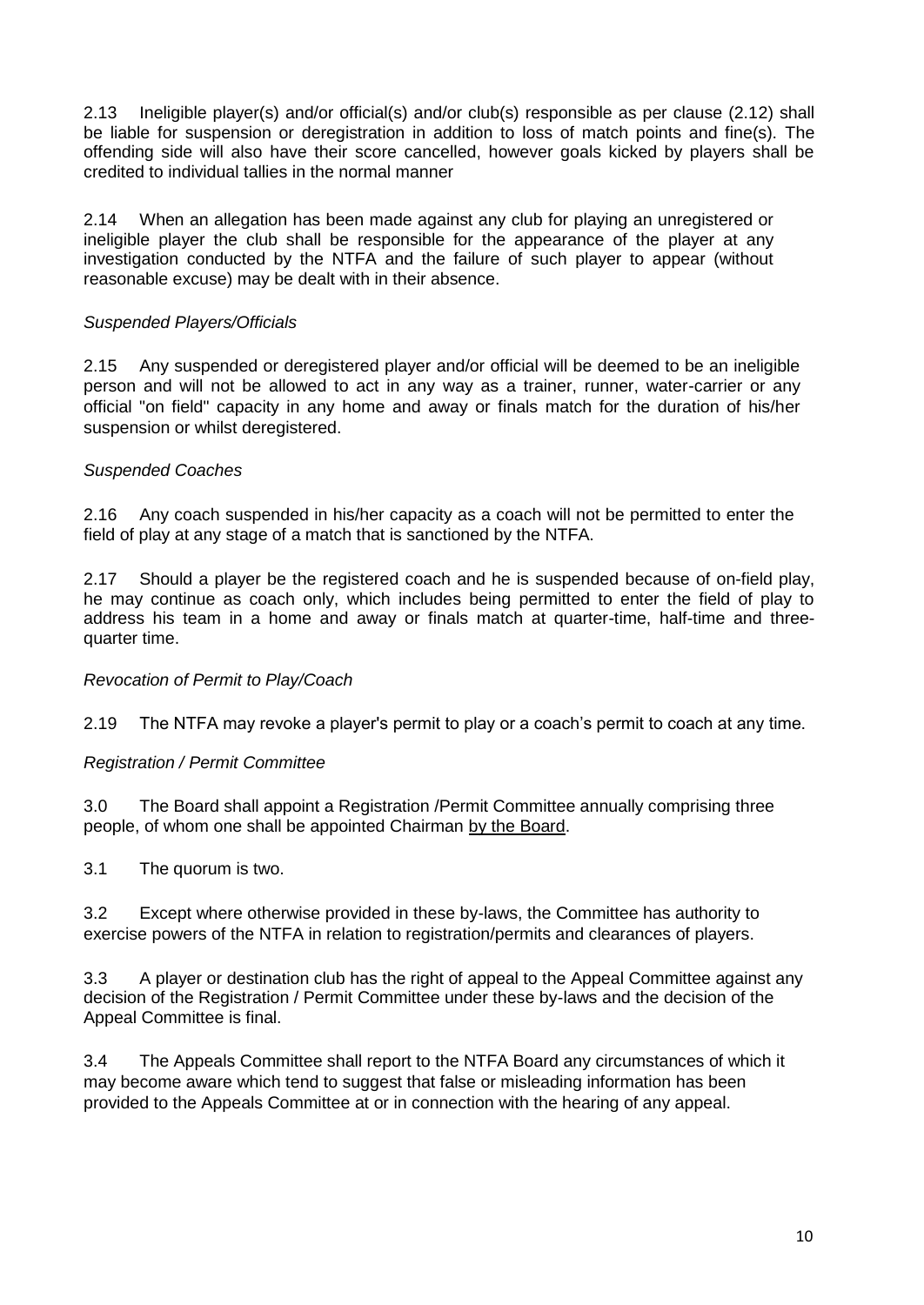# *Refused Intrastate / Interstate Transfer*

3.5 Refused Transfers for players wishing to transfer between NTFA Clubs and AFL affiliated clubs or interstate transfers will be dealt with in accordance with the AFL National Player Transfer Regulations.

# **4. Deregistration**

4.1 Should the Registration Committee decide at any time that a player of any NTFA club should not be permitted to play with that club, the club, on receiving notice from the General Manager shall discontinue to play such player after receiving such notice, any club that plays such player shall be dealt with by the way of a fine or as the Board may think fit.

4.2 The NTFA adopts the AFL Player and Official Deregistration Policy. The policy aims to deregister a player or official who is found guilty of reportable offence(s) where such offence(s) are deemed to fall beyond an acceptable level for Australian Football.

4.3 A person who has been suspended or registration cancelled is not allowed to hold any position in connection with any NTFA club without permission of the Board.

4.4 After 12 months deregistration the player may apply to the President of the NTFA for permission to again play in the NTFA. They must obtain accreditation by completing both coaching and umpiring accreditation courses.

# **5. Competition Arrangements**

# *Fixture*

5.1 Following receipt and acceptance of club licence applications, the NTFA shall prepare a schedule of matches (fixture draw) for each grade of competition and distribute same to clubs prior to the season. Other than in exceptional circumstances as approved by the NTFA, these fixture draws will not be varied once the season has commenced.

5.2 Each competition fixture draw shall consist of a series of home and away premiership matches followed by a finals series.

# *Match Times*

5.3 Starting time of all matches will be advised when the fixture draw is released. The starting times may be varied at the discretion of the NTFA Board.

5.4 Matches must start and finish on time. If a start is late, or there is a lengthy delay during the match, the Match Manager and Field Umpires will decide on the duration of the breaks at quarter, half and three-quarter time and if necessary will also reduce the length of quarters to ensure that the following match can commence on time. For a senior match when there is a delay of 30 minutes or the match is unable to proceed refer to the Laws of Australian Football.

5.5 If for any reason a team is not ready to commence play fifteen (15) minutes after the appointed time, the opposing club may claim the match as a forfeit. If, however the start of a match is delayed due to unforeseen circumstances and by mutual agreement between the competing clubs the match is still played, the clubs must agree on a shortened time of play to ensure that any following matches will not be delayed.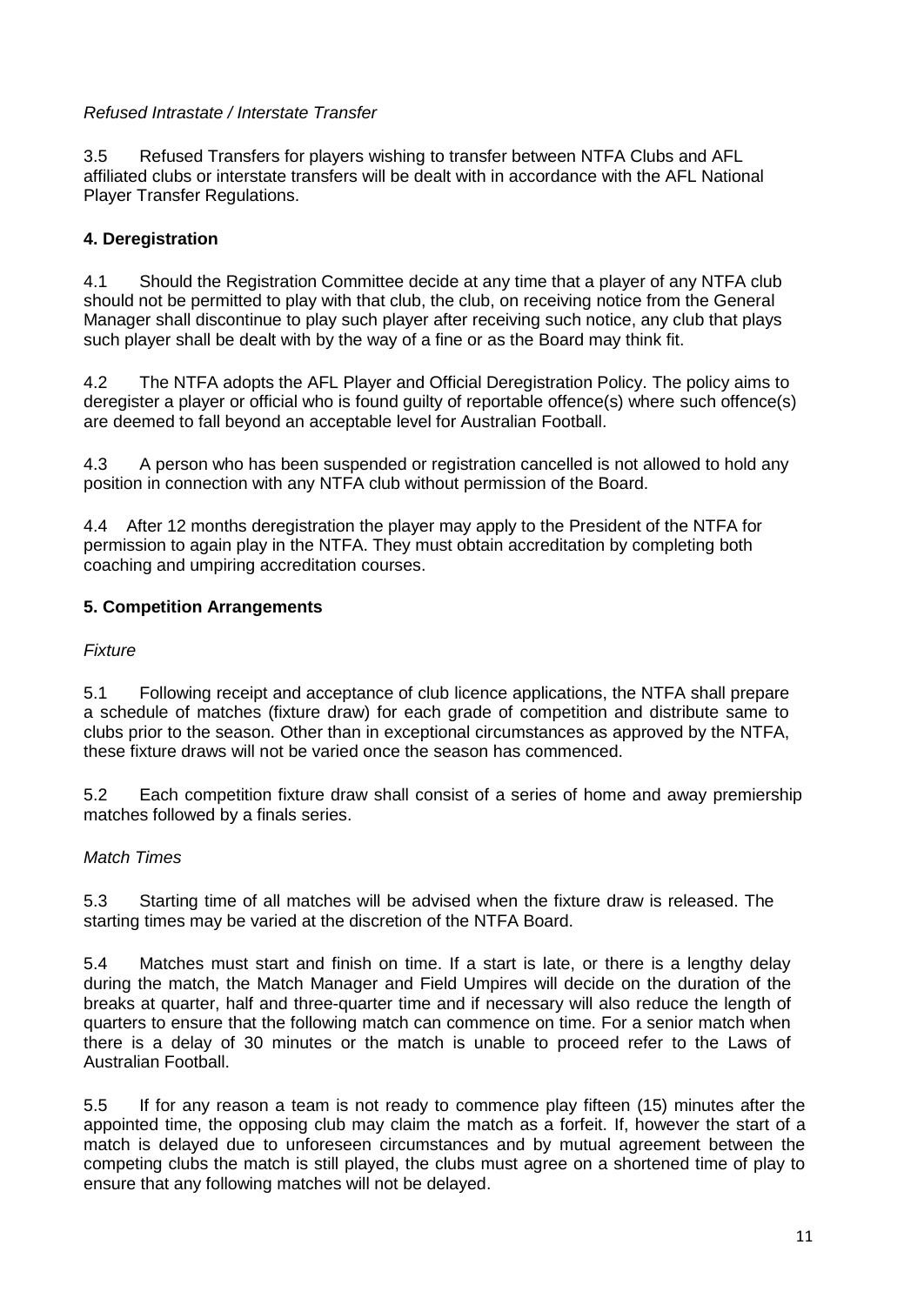5.6 If for any reason a club should not finish a match, the Field Umpire must report the matter to the NTFA Board for investigation.

#### *Match Duration*

5.7 The duration of quarters for all Home and Away matches will be as follows: U18's twenty (20) minutes no time on Reserves twenty-three (23) minutes no time on Seniors twenty-eight (28) minutes no time on Women's Competition fifteen (15) minutes no time on

The duration of quarters for all Finals matches will be as follows: U18's twenty (20) minutes no time on Reserves twenty-five (25) minutes no time on Seniors twenty (20) minutes plus time on (as per The Laws of Australian Football) Women's Competition fifteen (15) minutes no time on

5.7.1 The length of breaks between quarters are as follows:

| Seniors & Reserves                      | $U18$ 's                             | <b>Women's Competition</b> |
|-----------------------------------------|--------------------------------------|----------------------------|
| $\frac{1}{4}$ time five (5) minutes     | three (3) minutes                    | five (5) minutes           |
| $\frac{1}{2}$ time fifteen (15) minutes | twelve (12) minutes ten (10) minutes |                            |
| $\frac{3}{4}$ time five (5) minutes     | five (5) minutes                     | five (5) minutes           |

5.8 For matches where time on is not applicable the following will apply:

The clock is only to be stopped for the blood rule or when a player is replaced using the stretcher with the procedure as follows:

5.8.1 In the event of a player being replaced under the blood rule, timekeepers are to stop the clock from the time that the blood rule signal is given by the umpire until the umpire signals time back on or the ball is clearly in play.

5.8.2 In case of a player being replaced using a stretcher, the field umpire shall signal time off and on as detailed above.

#### *Warning Sirens*

- 5.9 Timekeepers are to sound the siren as an indicator to players and officials as follows:
- 5.9.1 As umpires enter the playing field prior to the start of the game and after half-time Once
- 5.9.2 Five minutes prior to scheduled starting time of the match and start of the third Quarter Three times
- 5.9.3 Two minutes prior to scheduled starting time of all quarters Twice
- 5.9.4 One minute prior to scheduled starting time of all quarters Once
- 5.9.5 Scheduled starting time of all quarters Once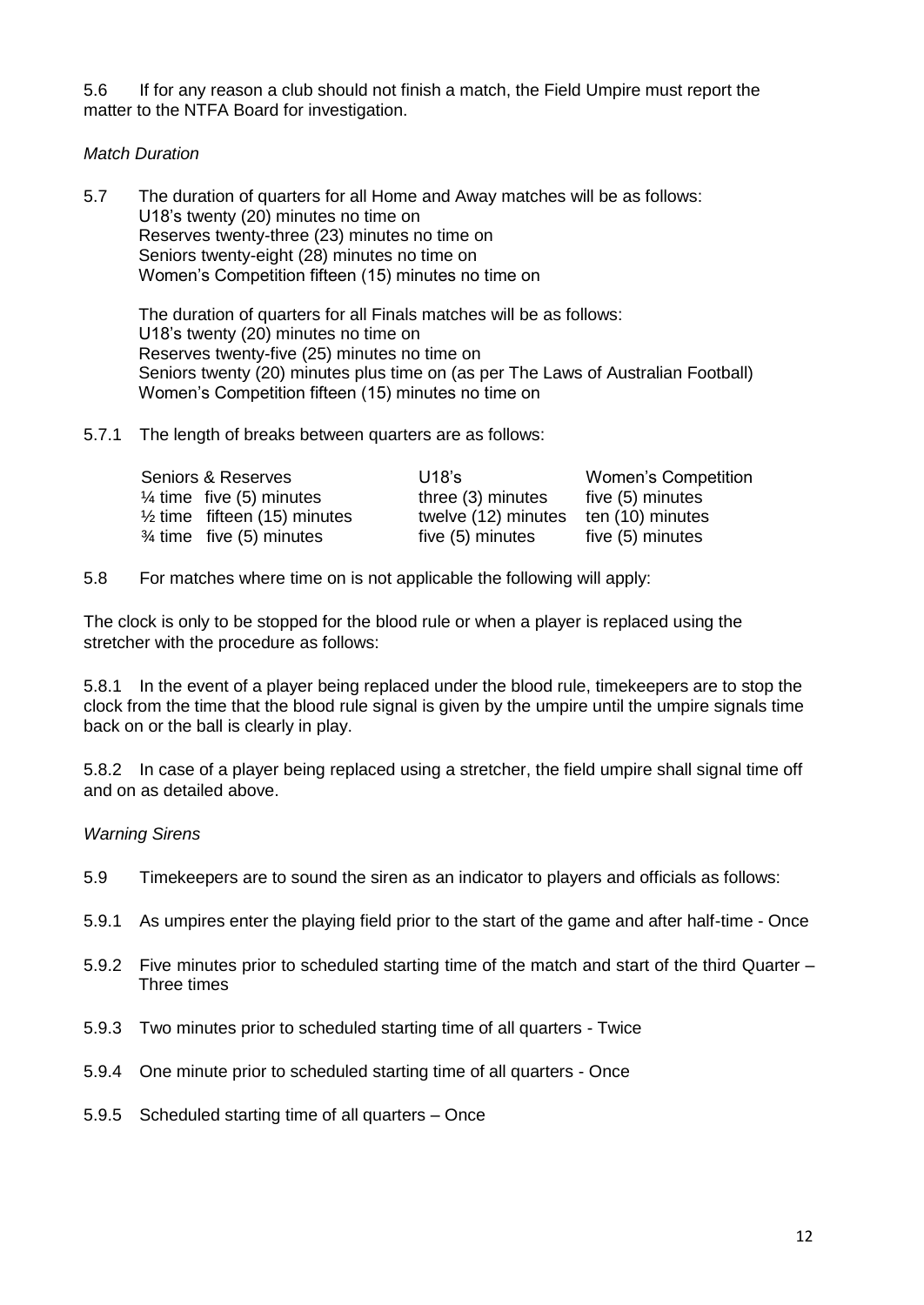#### *Ladder*

5.10 A premiership ladder shall be maintained for the duration of the home and away matches as follows and as determined by the NTFA Board:

The teams will be positioned in accordance with total of premiership points accrued (four (4) points will be allocated for a win, two (2) points for a draw and nil (0) for a loss or bye). Where more than one club has the same "number of premierships points accrued" those clubs will be positioned on the premiership ladder in order of percentages calculated from the points scored for and against, by such clubs.

5.10.1 In the Reserves & U18's grades of each Division, if a player is reported and subsequently accepts a set penalty or found guilty by the Tribunal then his team shall lose one premiership point. If a player is suspended in the final series the premiership points penalty will apply to the following season.

#### *Premier Team*

5.11 The Premier Team for the season shall be the team which wins the Grand Final in each respective competition.

#### *Forfeits*

5.12 Any club unable to play a match for which it is drawn is to advise the opposing club and the NTFA no later than the 12 noon on the Friday prior to the match concerned. The match will then be treated as a forfeit and provided a satisfactory explanation is furnished to the NTFA, no penalty other than those specified in this by-law will be imposed.

5.13 Should a club forfeit a match without the required notice, a fine may be imposed at the discretion of the NTFA Board.

5.14 A team shall forfeit a match if it is unable or fails, refuses or neglects to complete a match already commenced.

5.15 Where a forfeit occurs the result will be determined in accordance with the NTFA requirements.

5.15.1 The team receiving the forfeit shall submit a team sheet for player eligibility for finals

#### *Adverse Weather*

5.16 From time to time the NTFA may vary the playing conditions due to adverse weather.

5.17 In the case where there is lightning during a match the umpire has the authority to delay the match where they believe the conditions have become unsafe.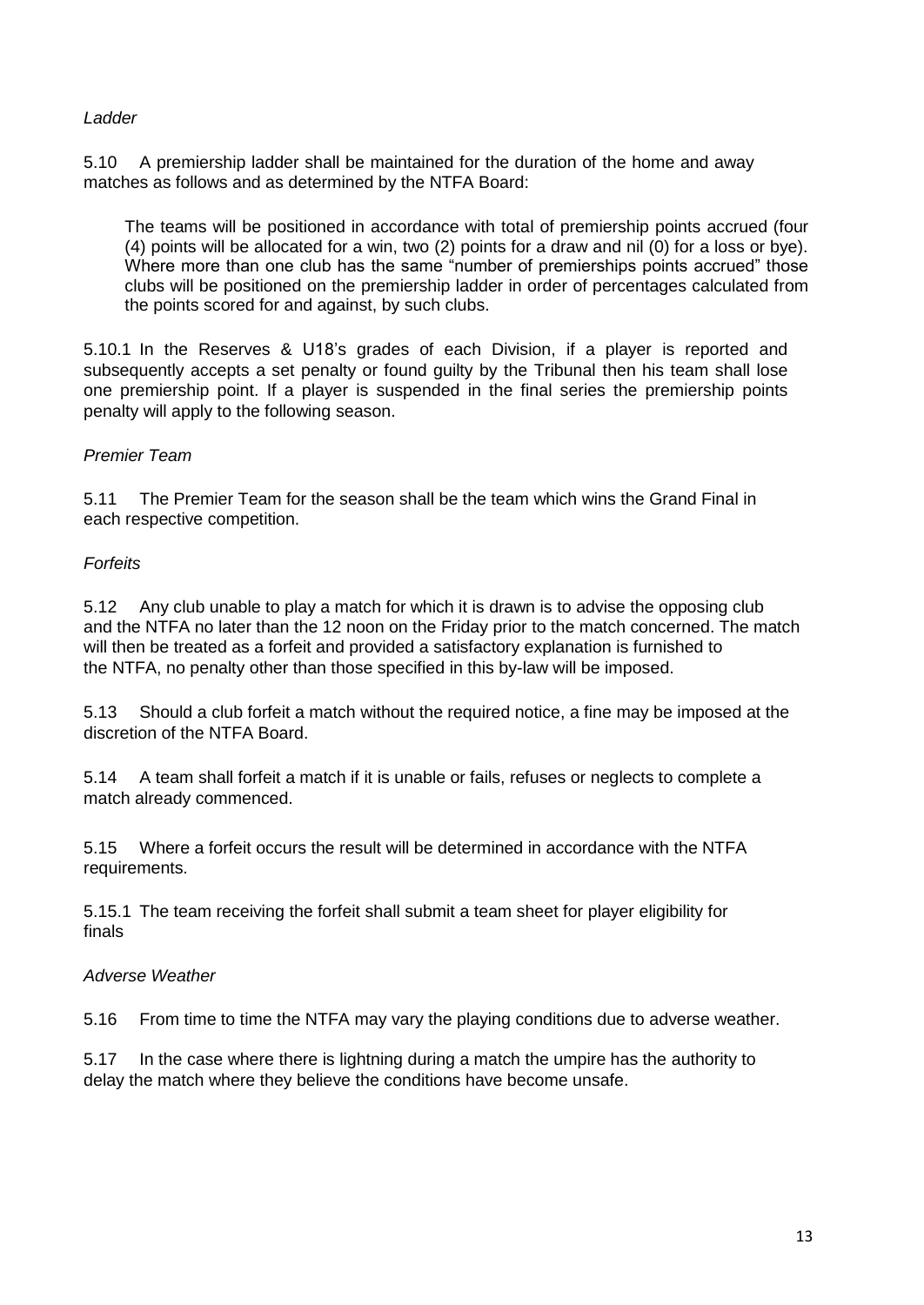#### *Wet Weather Procedures*

5.18 Where wet or adverse weather conditions prevail, clubs are to advise the NTFA as early as possible of the likelihood of ground closures to enable alternative arrangements for the playing of scheduled matches to be considered.

5.19 Where a ground to which a match has been scheduled is unfit for play or has been closed, the NTFA will, in liaison with the clubs concerned, provisionally reschedule the match to be played on the away club's ground if available.

5.20 Where neither ground is available, the NTFA will make every effort to move the fixture to an alternative venue. Clubs whose grounds are vacant and playable will be expected to cooperate with the NTFA by making their ground available to minimise the likelihood of cancellations. In this situation, the home team responsibilities will be assumed by the home team as nominated in the fixture.

5.21 If a match is not played because neither ground nor an alternative venue is available, the NTFA Board will decide whether the match is to be rescheduled to another date or cancelled.

5.22 Should it appear likely that more than one match in a round may not be played, the NTFA Board may postpone or cancel all matches for that round in that division.

5.23 In the event that any match is cancelled, the premiership points shall be shared, and such match shall count towards player eligibility for finals provided the effected clubs submit a team sheet.

5.24 Each club is required to have procedures in place, which will enable them to contact their players, and officials to notify them at short notice of any changes to scheduled matches.

#### *Other Matches*

5.25 No Club shall arrange or play in any match other than the official fixture schedule without the approval of the NTFA Board (pre-season practice matches are excluded).

# **6. Finals**

#### *Finals Structure*

6.1 The NTFA Board will use specified guidelines as determined by the NTFA to determine the length of any finals series upon release of the Competition Season Fixture prior to the first home and away match.

#### *Venue Selection*

6.2 The NTFA Board shall determine the venues for finals series matches on an annual basis

#### *Match Duration*

6.3 Finals Match Duration shall be as determined by the NTFA. (By Law 5.7)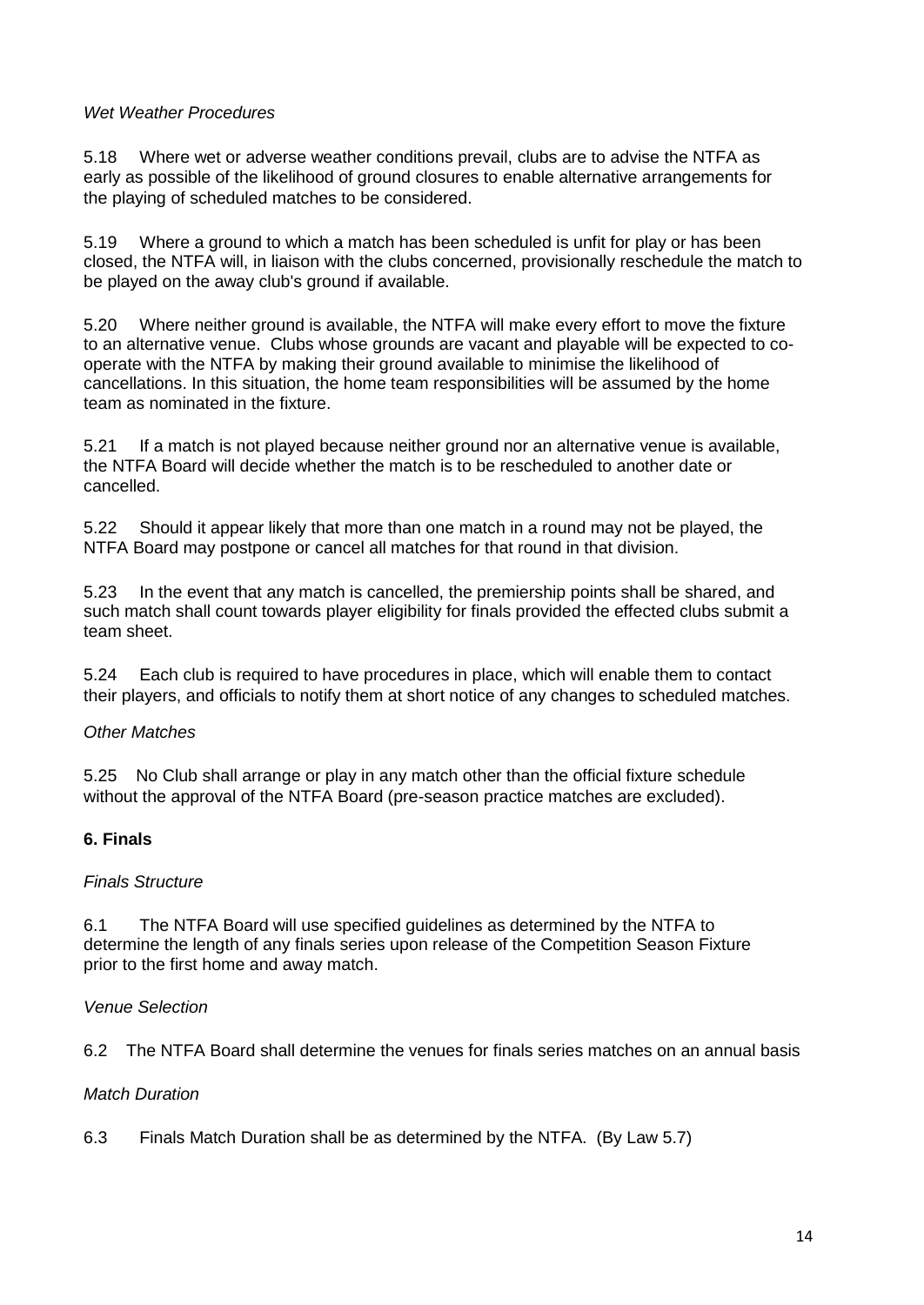#### *Match Conditions*

6.4 Except as per 6.3 and 6.5 all other match conditions applicable for the home and away season will apply to the finals.

#### *Drawn Finals*

6.5 In the event of a drawn game in a Grand-Final the match shall be replayed in the following week.

6.5.1 In the event of a drawn game in any other final the Umpires shall advise the Captains that after a five-minute break, during which ends will be changed, extra time of two five-minute periods shall be played.

6.5.2 During that five-minute break, Coaches and Officials may go to their teams as if it were a ¾ time break.

6.5.3 After the first five-minute period the teams will change ends immediately, Coaches and Officials not being allowed on the ground.

6.5.4 In the event of a further tie at the end of the two periods, a further two five-minute periods will be played, with no breaks other than time to change ends, and so on until a result is reached.

#### *Player Eligibility*

6.6 A player is not permitted to play in a finals match for a club unless that player meets the requirements set out in by-laws 6.7 to 6.8.4 inclusive that are applicable to that finals match.

6.7 In order to be eligible to play in a finals match for a club the player must:

- (a) be registered with that club prior to June 30 of the current season; and
- (b) have played a least:
	- (i) in the case of a men's competition 5 rostered home and away matches for that club in the current season; or
	- (ii) in the case of the women's competition 5 rostered home and way matches for that club in the current season.

#### *Reserves*

6.8.1 In addition to the requirements set out in by-law 6.7, in order to play in a Reserves finals match, a player must:

- (a) have played at least 5 rostered home and away Reserves or Under 18s matches for that club during the current season; and
- (b) not have played more than 50% of the rostered home and away matches at a higher grade during the current season.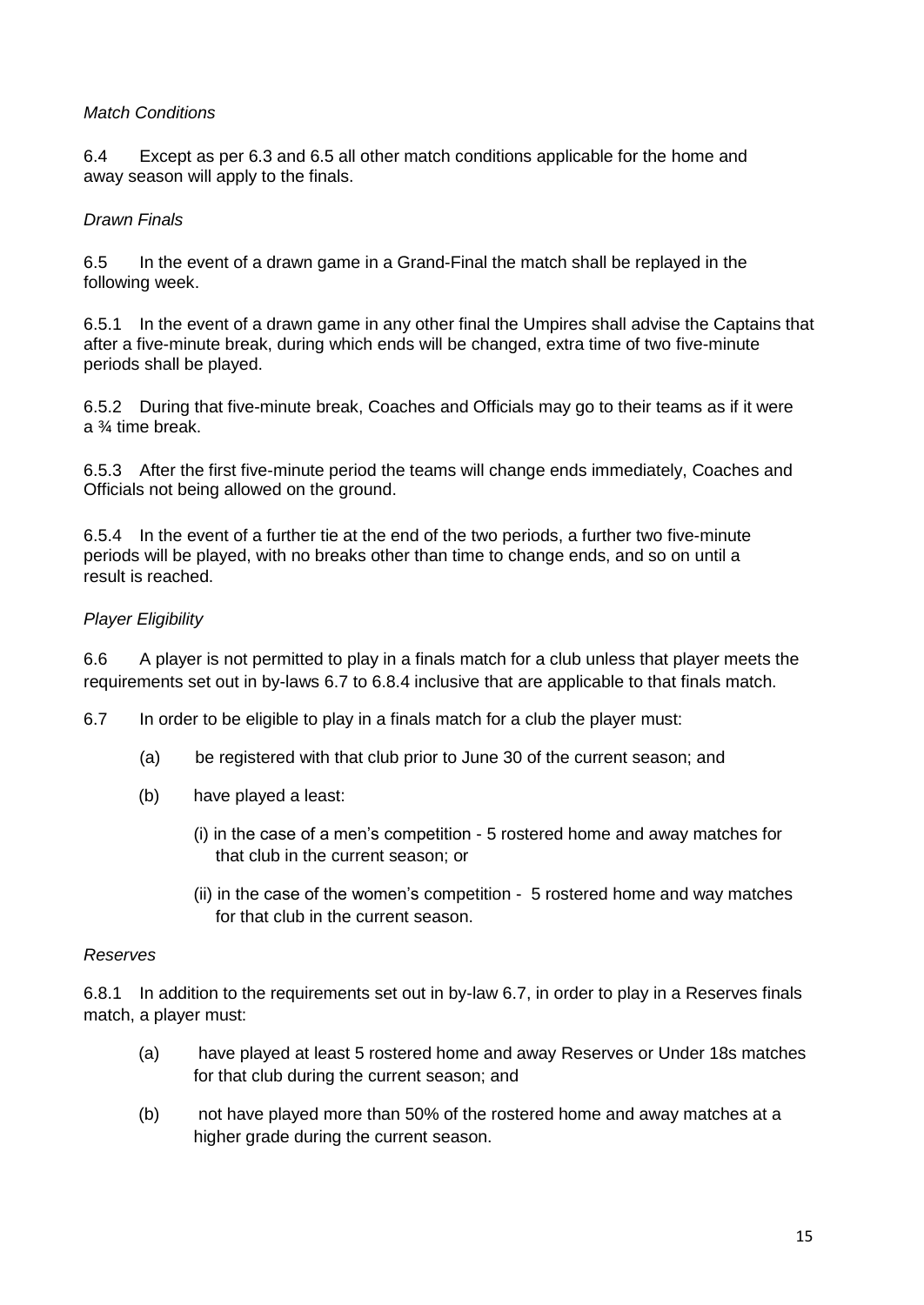6.8.2 Where a club has Seniors and Reserves teams playing in the same finals match in both grades during the same weekend a player who meets the requirements of by-law 6.7 is eligible to play in the reserves finals match despite not meeting the requirements of by-law 6.8.1.

*(Example: a club has both Seniors and Reserves teams playing the 1st semi- final match in both grades on the same weekend.)*

# *Under 18s*

6.9.1 In addition to the requirements set out in by-law 6.7, in order to play in an Under 18s finals match, a player must:

- (a) have played at least 5 rostered home and away Under 18s matches for that club during the current season; and
- (b) not have played more than 50% of the rostered home and away matches at a higher grade or grades during the current season.

6.9.2 Where an Under 18 player is required to play in a rostered home and away Reserves match immediately after having played in a rostered home and away Under 18s match, and the club's Reserves Team Sheet clearly identifies that player as having played the earlier Under 18s match, the Reserves match will not be counted in determining if the player meets the requirement in paragraph 6.9.1(b).

# *Catering Rights*

6.10 Catering rights for finals matches will be determined by the NTFA Board

# **7.Teams**

*Number of players – Senior Competitions*

7.1 The maximum number of on field and interchange players that can be listed on the team sheet / list is twenty-two (22).

*Number of players – Reserves & U18's Competitions*

7.2 Subject to by law 7.3 the number of on field and interchange players for each competition shall be as below or as determined by the NTFA Board.

7.2.1 Maximum number of players that can be listed on the team sheet / list is twenty-four (24).

*Number of players – Women's Competition*

7.2.2 The maximum number of on field and interchange players that can be listed on the team sheet / list for the Women's Competition is twenty-two (22).

7.2.3 The maximum number of players permitted on the field during play in the Women's Competition is sixteen (16).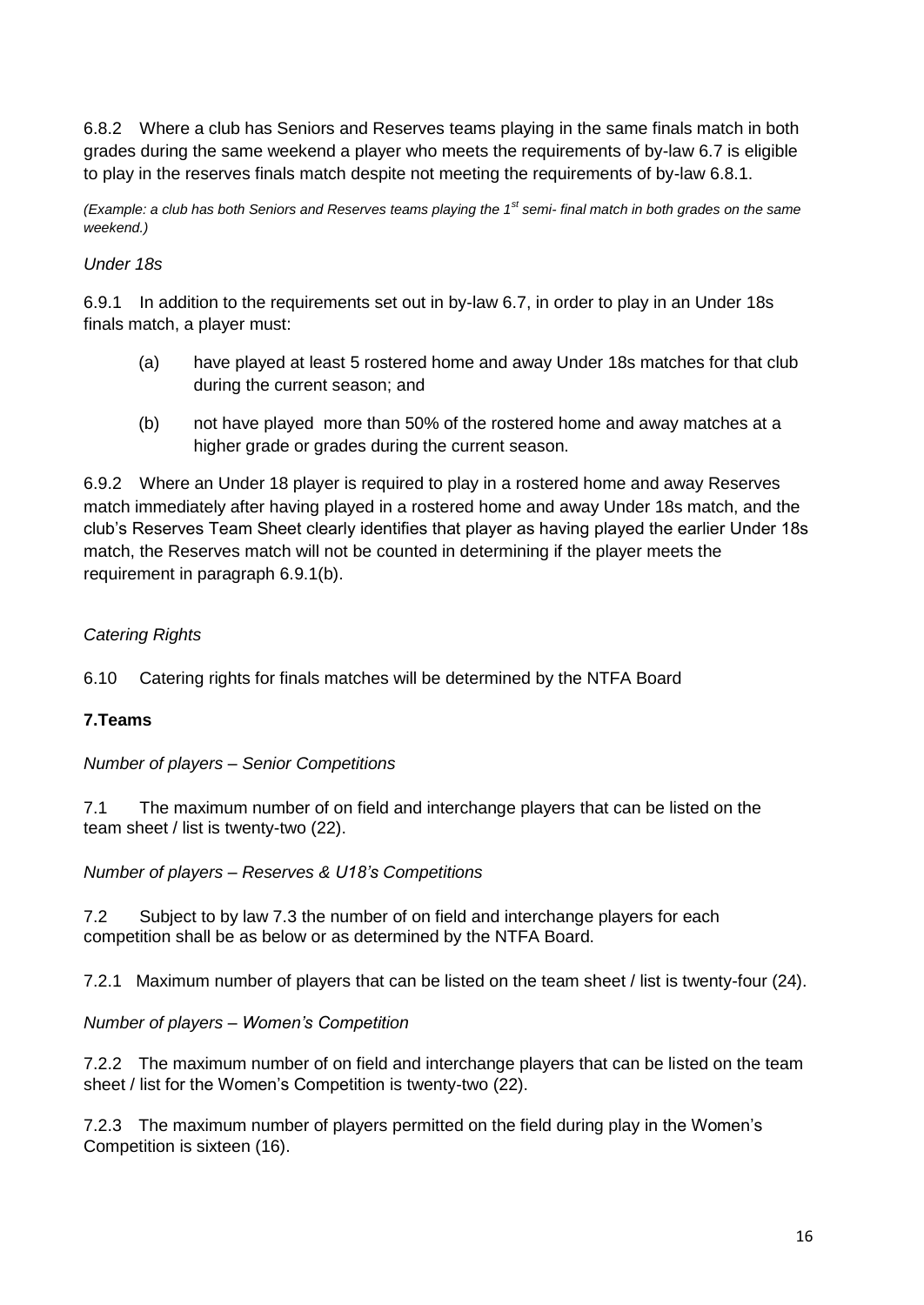#### *Minimum Number of Players*

7.3 The minimum number of on field players required for a team to commence a competition match shall be fourteen (14).

#### *Minimum Age of Players*

- 7.4 The minimum age for players to participate in competitions is as follows:
- 7.4.1 Senior and Reserve Grade Competitions fifteen (15) years of age as of: (a) the date of the match which is played up to and including 30 June; and (b) 30 June for any match that is to be played after 30 June.
- 7.4.2 Under 18's Competitions fifteen (15) years of age as of: (a) the date of the match which is played up to and including 30 June; and (b) 30 June for any match that is to be played after 30 June.
- 7.4.3 Women's Competition seventeen (17) years of age as on the day of the match being played.
- 7.4.4 Notwithstanding by-law 7.4.3, the NTFA may consent to a player aged 16 years to play in the NTFA women's competition where:
	- a. The coach of the player's team at the junior club with whom the player is currently registered has certified in writing that it is in the best interests of the player's football development that they play in the NTFA women's competition; and
	- b. The player's parent or guardian has consented in writing to the player playing in the NTFA women's competition; and
	- c. A written application is made to the NTFA by the club with whom the player proposes to play in the NTFA women's competition.

# *Team Sheet / List*

7.5 Team selections must be entered on Footyweb by 8.15pm on each Thursday (or Friday if the club is playing on Sunday or Monday) during the season, showing eighteen (18) players, interchange players and up to three emergencies.

7.6 For each roster match, three (3) copies of an official team list containing player's names and jumper numbers and the names of team officials is to be prepared by each competing team. One copy is to be handed to the Field Umpires fifteen (15) minutes prior to the commencement of the game as designated by the NTFA. The second copy is to be exchanged with the opposition club. The third copy is to be retained by your club.

7.6.1 For each finals match an additional copy of the official team list must be provided to the NTFA Match Manager fifteen (15) minutes prior to the commencement of the game.

7.7 Once the team sheet has been handed to the Field Umpire no alteration can be made to the team, except in the case of a replacement for a torn or bloodied jumper which is approved by the umpire.

7.8 Clubs providing incorrect Team Lists may be liable to lose the match concerned.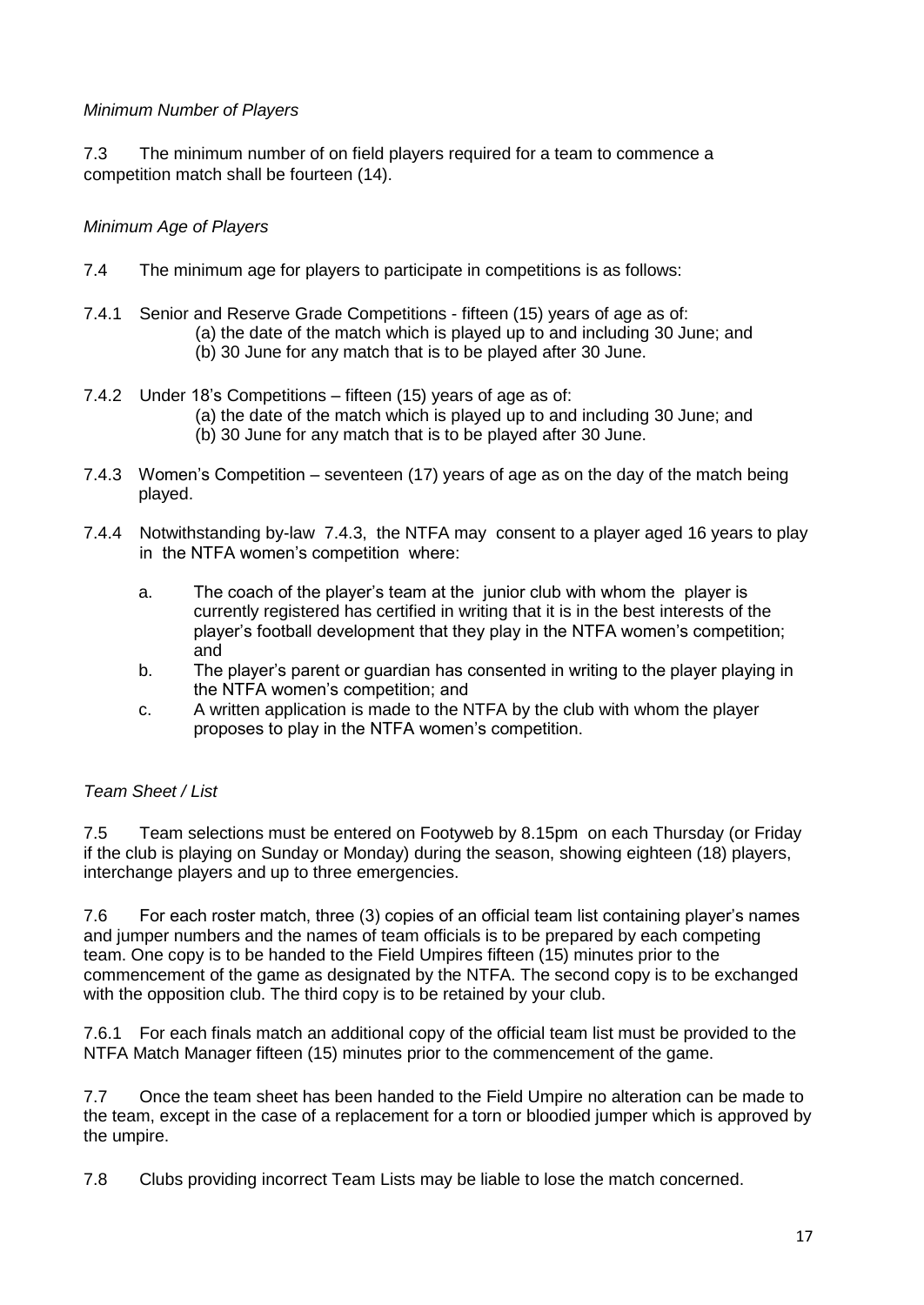7.9 A player who is named on a team sheet lodged prior to a match is deemed to have played or participated regardless of whether he took the field or not, provided that the player is in the team's playing strip and on the interchange bench or the playing surface by the commencement of the third quarter.

7.10 Team selections in senior matches are governed by the regulations set out in the Player Points System Policy (attachment G).

7.11 Only one marque player per team is permitted to play in each roster match. The total number per club per season is capped at two.

Note: A marque player is an ex AFL player who has played AFL in the past 5 years.

# **8.0 Match Day Requirements**

The club named first on the official fixture draw shall be the home club. Home clubs are responsible for ensuring that the following provisions for matches are made.

#### *Match-Day Safety Check*

8.0.1 A representative of all competing clubs is required to conduct a match day health and safety check prior to the commencement of the first game and at any other time during the day if conditions change. The representatives must complete the electronic checklist as provided by the AFL preferred insurance provider JLT Insurance as evidence that this check has been done. In unforeseen circumstances the paper form may be used.

#### *Ground Marking*

- 8.1 The following lines must be clearly marked.
- 8.1.1 Goal-squares, boundary lines, centre square

8.1.2 Arc at each end of the ground, 3 metre centre circle (with intersecting line), 10 metre centre circle (with intersecting line)

- 8.1.3 Interchange area:
	- (a) The interchange area comprising two short lines across the boundary line 15 metres apart should be marked on one wing and adequate seating provided for players and team officials of each club; and
	- (b) A line one metre outside the boundary line running parallel to the boundary line for the full 15 metres of the interchange area. No player is to cross this line unless in the process of entering the playing surface.

8.1.4 A 1 metre line that is10 metres in front of the centre of the front line of the goal square running parallel to that line.

8.2 The boundary line must be marked at least three (3) metres inside the fence line.

8.3 A coach's line should be marked comprising 5-10 metres in length and no more than 2 metres in from the fence / fence line, maintaining a minimum of 1 metre from the boundary line. It should be marked in front of the coach's box/area. No official or bench player can stand in front of this line during play.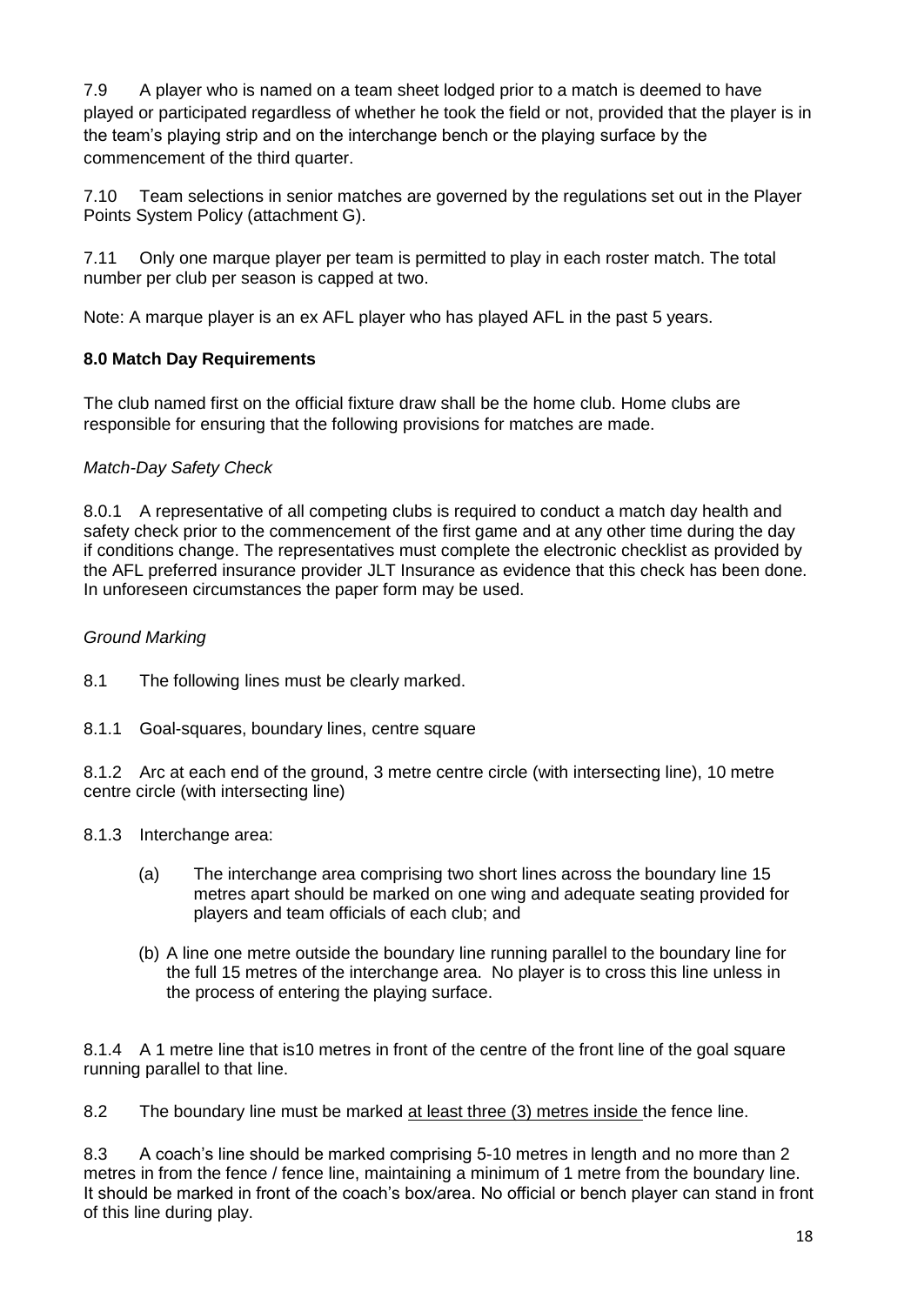# *Goal Post Pads*

8.4 Padding must be provided on all goal and behind posts to a height of at least 2.5 metres from the ground, have a minimum thickness of 35mm, be covered in canvas and securely attached.

# *Scoreboard*

8.5 A suitable scoreboard with numbers and team names clearly visible to players and spectators must be in operation for all matches.

# *Change rooms*

8.6 Separate and adequate changing facilities and showers must be provided for each club and the umpires. These rooms must be presented in a clean and tidy condition at the commencement of each match and be suitable for use by either men or women.

#### *Women's Change rooms*

8.6.1 Each club must ensure that no male person enters or remains in a change room whilst any female is showering, naked, partially clothed or changing their clothes.

*Note: Any failure by a club in ensuring by-law 8.6.1 is enforced will be considered by the NTFA Board pursuant to its powers under by-law 17 including, where appropriate, the imposition of a penalty.* 

#### *Timekeeping Facilities*

8.7 A table and seating with an unobstructed view of the playing area must be provided for club timekeepers together with a suitable time clock and a sounding device which can be clearly heard at any position on the ground.

#### *Footballs*

8.8 Three footballs of a suitable standard must be provided for use in each match. Standards and requirements for all grades of competition will be determined by the NTFA Board.

*Note: The NTFA Board has determined that for the Women's Competition matches Yellow size 4 TW Sherrin footballs must be used.*

# *Emergency Medical Arrangements*

8.9 It is the home club's responsibility to ensure that appropriate medical procedures are in place on match days and that visiting club's Match Managers are aware of local arrangements. The telephone numbers and addresses of the nearest medical services - ambulance, medical centres, hospitals etc must be available for use in an emergency.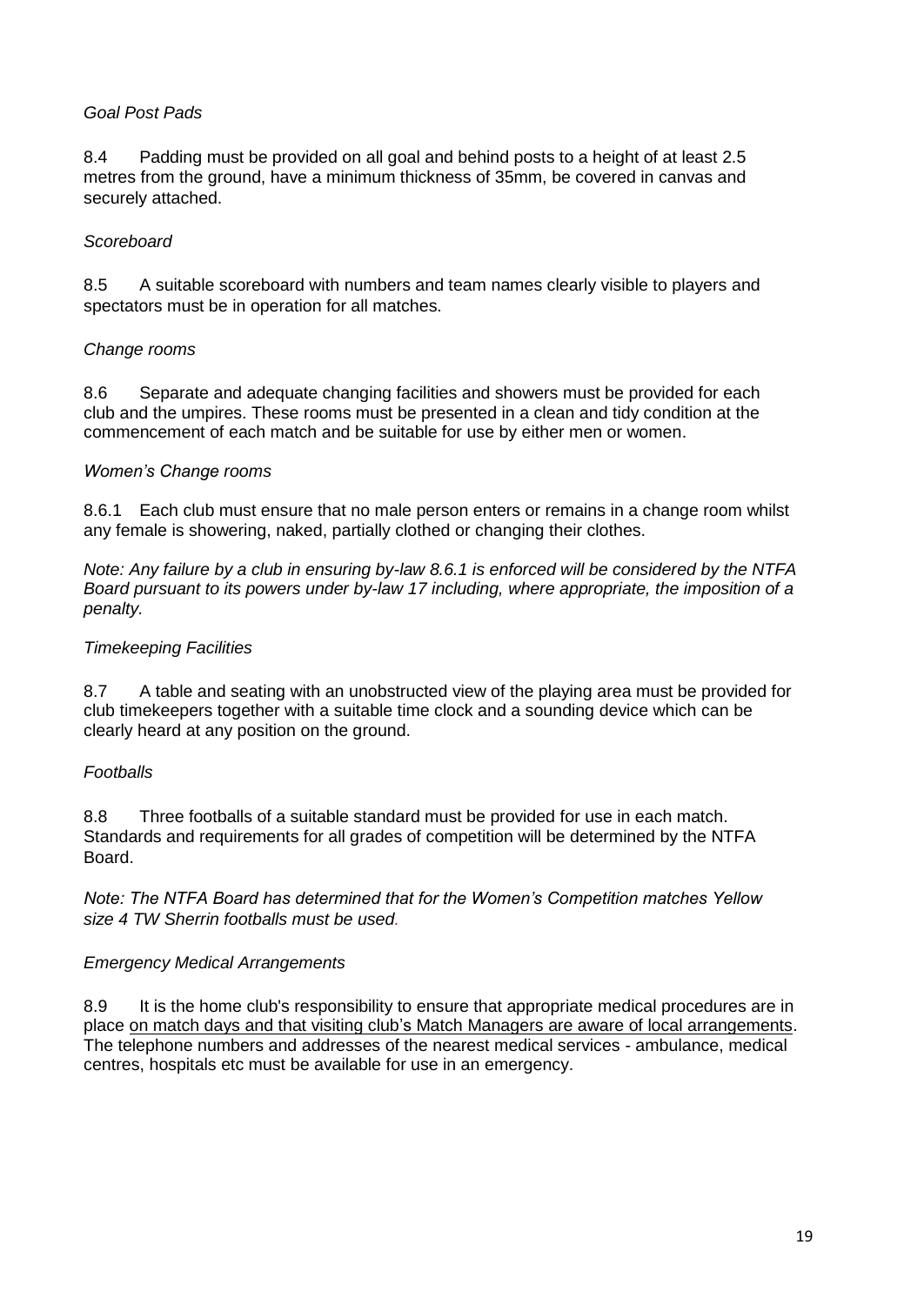8.10 Both clubs are required to provide a stretcher in good condition that must be in a quickly accessible location for the duration of the days play. An NTFA approved neck collar must also be attached to the stretcher. The home club is also to ensure that it can promptly facilitate ambulance access to the field of play if necessary

8.11 The host club must have a defibrillator in a public access area of the club room and it must be in good, working order.

# **9. Club Officials and Duties**

#### *Match Manager*

9.1 The home club must appoint a Match Manager (or designate the following tasks to a nominated person (s) who will be responsible for the match day requirements and match paperwork for the day). The Match Manager should introduce him/herself to the umpires and officials of the visiting club on arrival and acquaint them with the ground facilities. Should the Match Manager be replaced during the day, the newly appointed person should inform both the umpires and visiting club of the change.

9.2 The Match Manager also has the additional responsibility of overseeing the NTFA's Codes of Conduct and related procedures at a venue as specified in Attachments "A" and "B" of these by-laws.

9.3 Prior to the commencement of play, the Match Manager should distribute the following paperwork, which has been provided by the NTFA.

| Scorecards                | <b>To Goal Umpires</b>     |
|---------------------------|----------------------------|
| Interchange Sheets        | To the Interchange Steward |
| <b>Timekeepers Cards</b>  | To the Timekeeper          |
| Best & Fairest Vote Slips | To Field Umpires           |

For each match

9.4 Each Match Manager must hand the team sheet to the umpires (no later than 15 minutes prior to the scheduled start time). The Match Managers should also arrange for the team sheets to be exchanged with the opposition club at this stage.

9.5 At the completion of each match, the Match Manager should collect the following;

| <b>From Umpires</b>                  | <b>From Others</b>               |
|--------------------------------------|----------------------------------|
| Sealed voting envelope & team sheets | Visiting teams match report info |
| Umpire Player Report Forms (if any)  | Interchange sheets               |
| Goal Umpire scorecards               | <b>Timekeepers Cards</b>         |

9.6 The Match Manager should ensure that each club has supplied their best players and goal kickers and other information for the match report. The tally of goals entered must equal the number of goals scored by the respective teams.

9.7 The visiting Match Manager is to ensure that at the end of the match, the goal kickers and best players for their respective teams are noted on the official team sheet, which is then handed to the team host club Match Manager.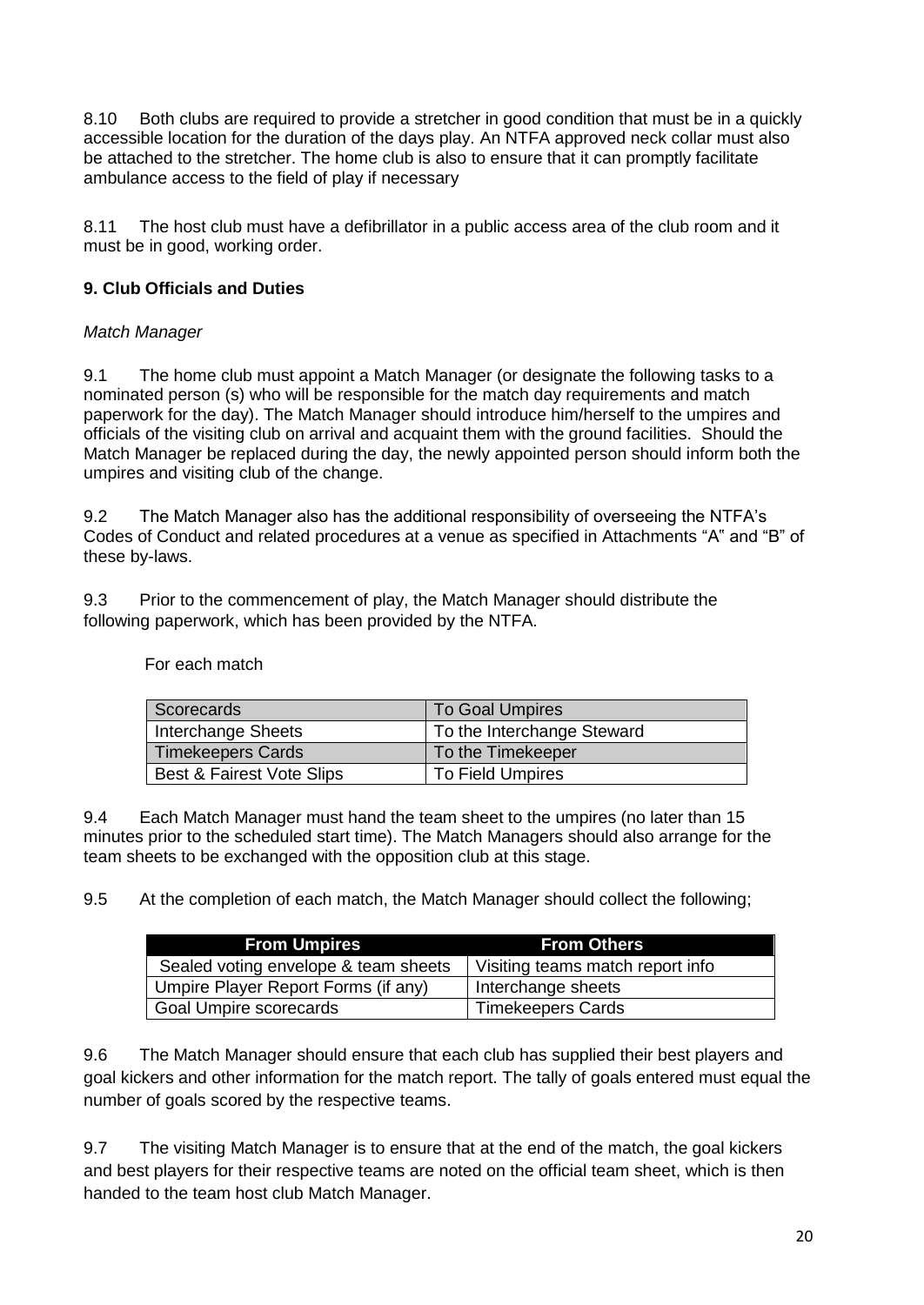9.8 At the end of the day the Match Manager should collate all paperwork and arrange to have it returned in a sealed envelope, to reach the NTFA Office by no later than the Tuesday morning following the match or by prior arrangement.

9.9 It shall be the Match Manager's responsibility to wait on the umpires at the end of each match to ascertain whether or not any reports of players or officials have arisen from the match or to receive the "all clear".

9.10 Finally, it shall be the Match Manager's responsibility to ensure that a representative of the home club: enters all the final scores, goal kickers and best players on "Footyweb" no later than the following times; Seniors 5.15pm, Reserves 2.30pm, U/18's 12 noon, unless special game times apply. Senior match progressive scores are to be entered on "footyweb" at half time.

# *Team Runner*

9.11 Each club team may use a maximum of two (2) Team Runners during a football match and that club is to ensure that its Team Runners comply with By Laws 9.11.1 to 9.14.2 inclusive.

9.11.1 Each Team Runner must be identifiable as determined by the NTFA and any breach of this law will incur a fine.

9.11.2 A Suspended or deregistered player or official is not permitted to act as a Team Runner.

9.12 A Team Runner is under the authority of the Umpires and may be reported for misconduct or causing delay or an interference with play.

9.13.1 Where a club uses two (2) Team Runners during a football match:

(a) only one (1) Team Runner may be on the playing surface at any one time; and

(b) that club's Team Runners must enter and leave the playing surface via the interchange area.

9.13.2 Where a club uses one (1) Team Runner during a football match that Team Runner must enter the ground either crossing the boundary line directly in front of the team bench or via the interchange area.

9.14 **In discharging their sole duty to deliver messages from club coaches to their players a Team Runner:**

- **(a) must not carry any written material in any format or water bottles onto the playing surface; and**
- **(b) may deliver messages to a maximum of 3 players during each entry onto the playing surface; and**
- **(c) must leave the playing surface immediately following delivery of the last message**.

9.14.1 For the purposes of by law 9.14 an entry commences when the Team Runner crosses the boundary line either directly from their team bench or via the interchange area and finishes when that Team Runner leaves the playing surface at the place where they entered.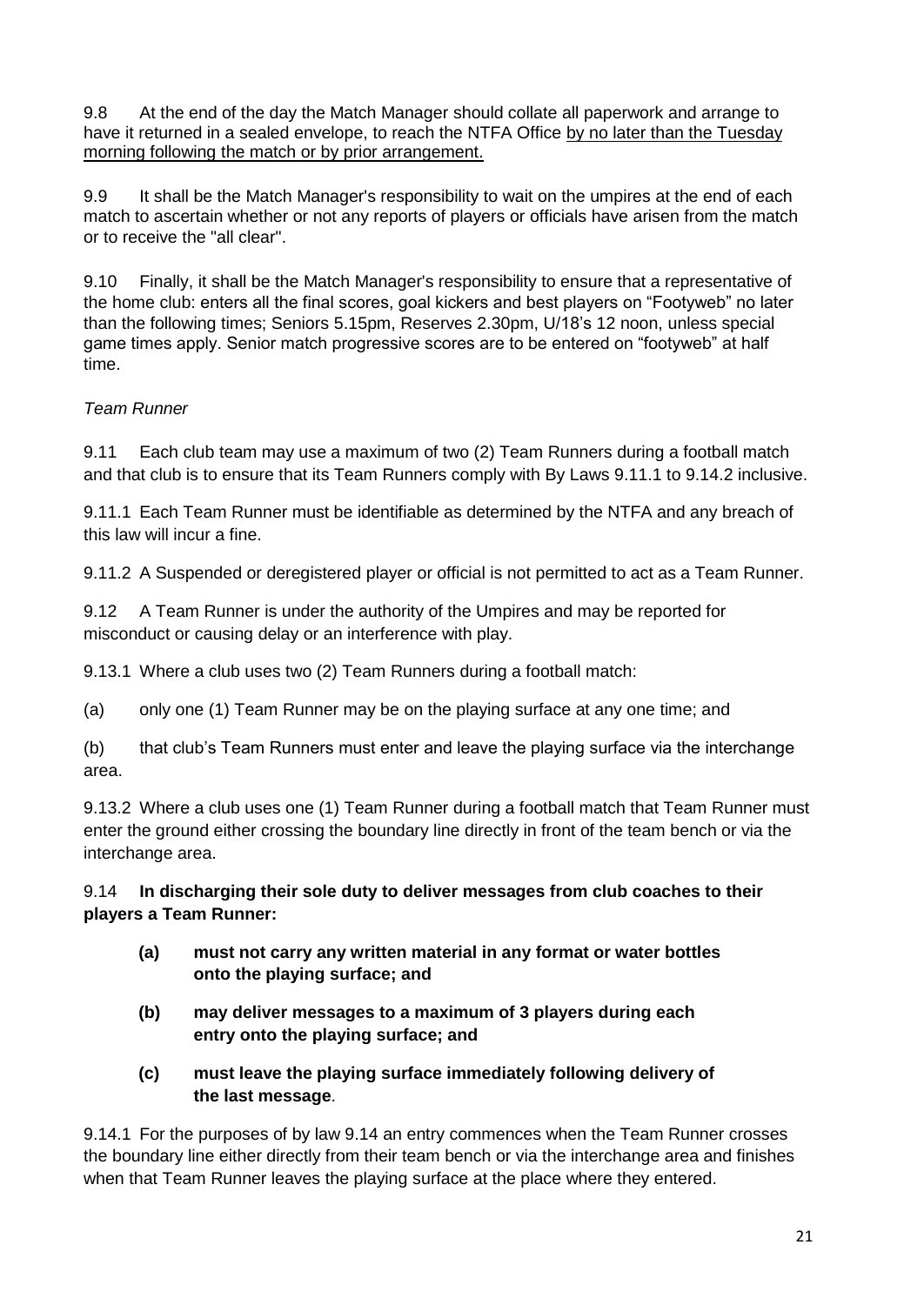9.14.2 Where a Team Runner breaches by law 9.14 the following penalties will apply:

- (a) for the first breach  $-$  a fine will be incurred;
- $(b)$  for a second breach that person will not be permitted to act in any capacity on the playing surface during a football match for the remainder of the current season.

# *Trainers, Other Medical Support Staff and Water Carriers*

9.15.1 Clubs are permitted to utilise a maximum of eight (8) trainers, other medical support staff and water carriers per team.

9.15.2 All trainers, other medical support staff and water carriers must be listed on the team sheet, including their name and the identification number on their uniform.

9.16 These personnel are only permitted onto the field during play to attend to injured players or to provide players with water. They must not be used to deliver messages to players.

9.16.1 Apart from exceptional circumstances, all trainers are to remain behind the boundary line while the game is underway and only enter the playing surface when there is a clear break in play away from the player requiring treatment.

9.17 Trainers, other medical support staff and water carriers for each team must be dressed as approved by the NTFA.

9.17.1 Each team must have a minimum of one (1) Trainer on match day who must be accredited to a minimum of level one (1)

9.17.2 At least one other female must be present when a male trainer is either with or attending to a female player.

9.18 Umpires will ask any Trainer/Medical/Water carrier to leave the ground if they do not have a compliant uniform and they should not return unless they have changed into the compliant uniform.

9.19 Water Carriers shall not be younger than 12 years of age as of January 1.

9.19.1 Water Carriers are not permitted in the area behind the goal and behind posts and the interchange area at any time during play.

9.19.2 Water Carriers must enter the playing surface from one of the points where the boundary line and the 50 metre arc intersect, and are only permitted on the playing surface while a set shot for goal is being taken at the opposite end of the ground, or immediately after a goal has been scored.

9.20 Other club officials registered on the Team Sheet are not permitted to enter the playing surface while play is underway.

# *Umpires' Escorts*

9.21 For each match, the home club must appoint a suitable person to ensure the safety of umpires (ideally the Match Manager or appointee). The Umpires Escort is to escort the umpires (including club umpires) to and from the grounds as designated by the NTFA: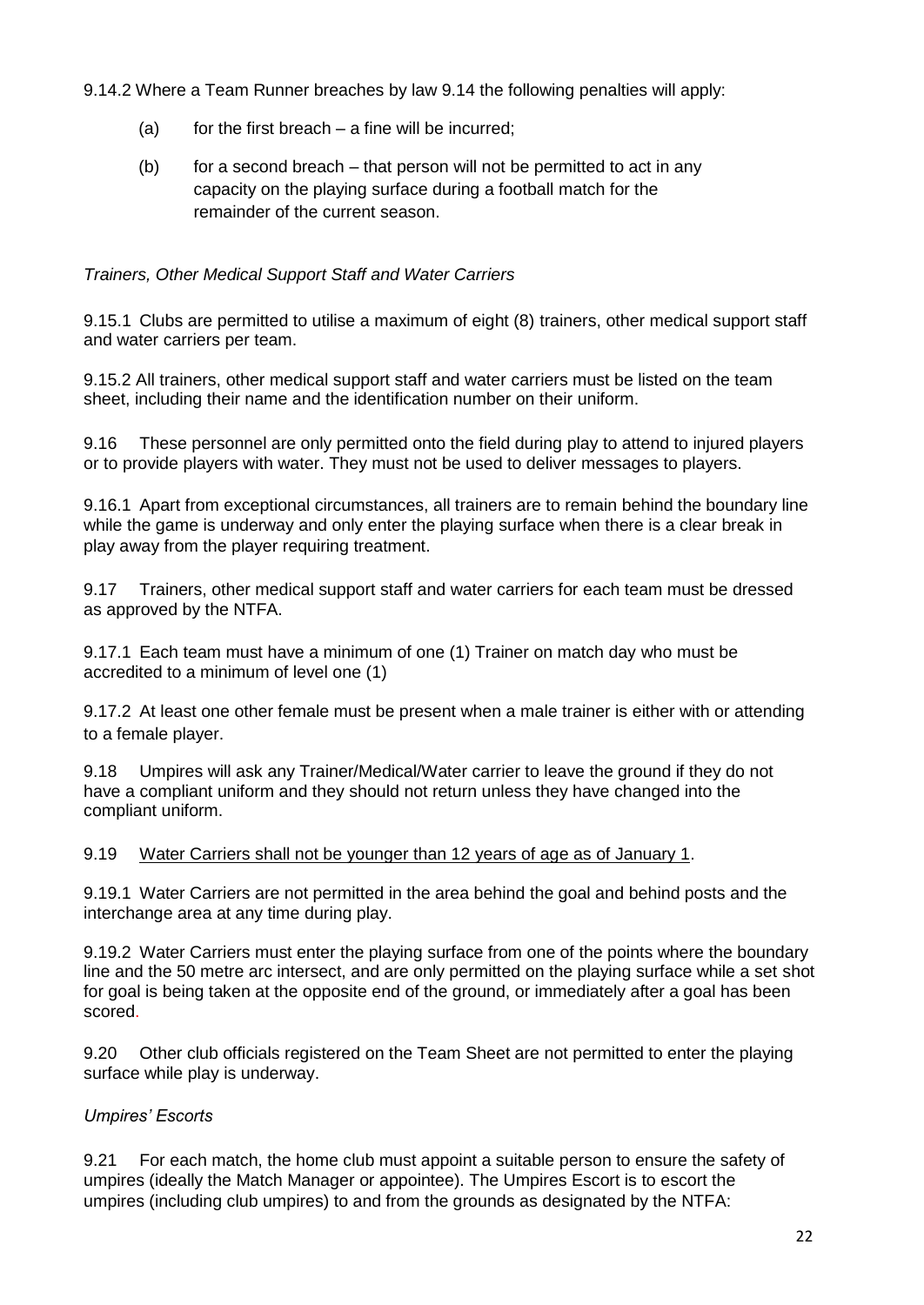9.21.1 In addition, the Umpires Escort is to stand with the umpires during the quarter and three-quarter time intervals and arrange for water to be provided to the umpires, if required.

9.22 The Umpires Escort is to be identifiable as required by the NTFA.

9.23 Any Umpire Escort provided is expected to assist in providing and/or obtaining details of any alleged breach of the Code of Conduct immediately after completing his/her duties in liaison with/at the request of the Umpires or Match Manager as per the guidelines in 14.2 of these By-Laws.

# *Timekeepers*

9.24 Each club is to appoint a Timekeeper where possible. Home clubs must provide a Timekeeper whilst away clubs are encouraged to supply one. The Timekeepers are to perform the duties as set out in the AFL Laws of the Game, these By-Laws and as otherwise specified by the NTFA Board from time to time.

9.25 In the event of a dispute or disagreement between the two timekeepers, such dispute shall be reported to the field umpire, at half time if the dispute occurs during the first half or at the conclusion of the match if it occurs during the second half. The field umpire(s) shall report the matter to the NTFA Board for attention.

9.26 In addition to performing timekeeping duties, timekeepers will be required to record the scores of each game in which they officiate.

#### *Officials on the Bench*

9.27 In addition to the maximum number of trainers, other medical staff and water carriers, interchange players and team runner/s there will be a maximum of four (4) other officials, who must be registered on the Official Team Sheet, allowed on the team bench area inside the ground during play.

# *Club Umpires*

9.28 Where the NTFUA has not appointed official field umpires or accredited club umpires, it shall be each club's responsibility to arrange for a suitable person or persons to umpire the match. Club field umpires are to be attired as approved by the NTFA.

9.29 Club Field Umpires are required to complete all the necessary Paperwork (i.e. Best & Fairest Votes).

9.30 Each competing club is responsible for the payment of their own club umpires, or in the case of one club providing both club umpires, the payment of one of the club umpires.

9.31 Where official goal and boundary umpires have not been appointed by the NTFA, each competing club must be prepared to provide a suitable goal and boundary umpire to officiate. Club goal umpires must be equipped with two white flags and attired in a uniform as approved by the NTFA and club boundary umpires must be attired as approved and equipped with a suitable whistle.

9.32 Official field umpires shall have the power to overrule decisions by club goal and/or boundary umpires and remove them should they consider that such club umpires are not competent to carry out the required duties.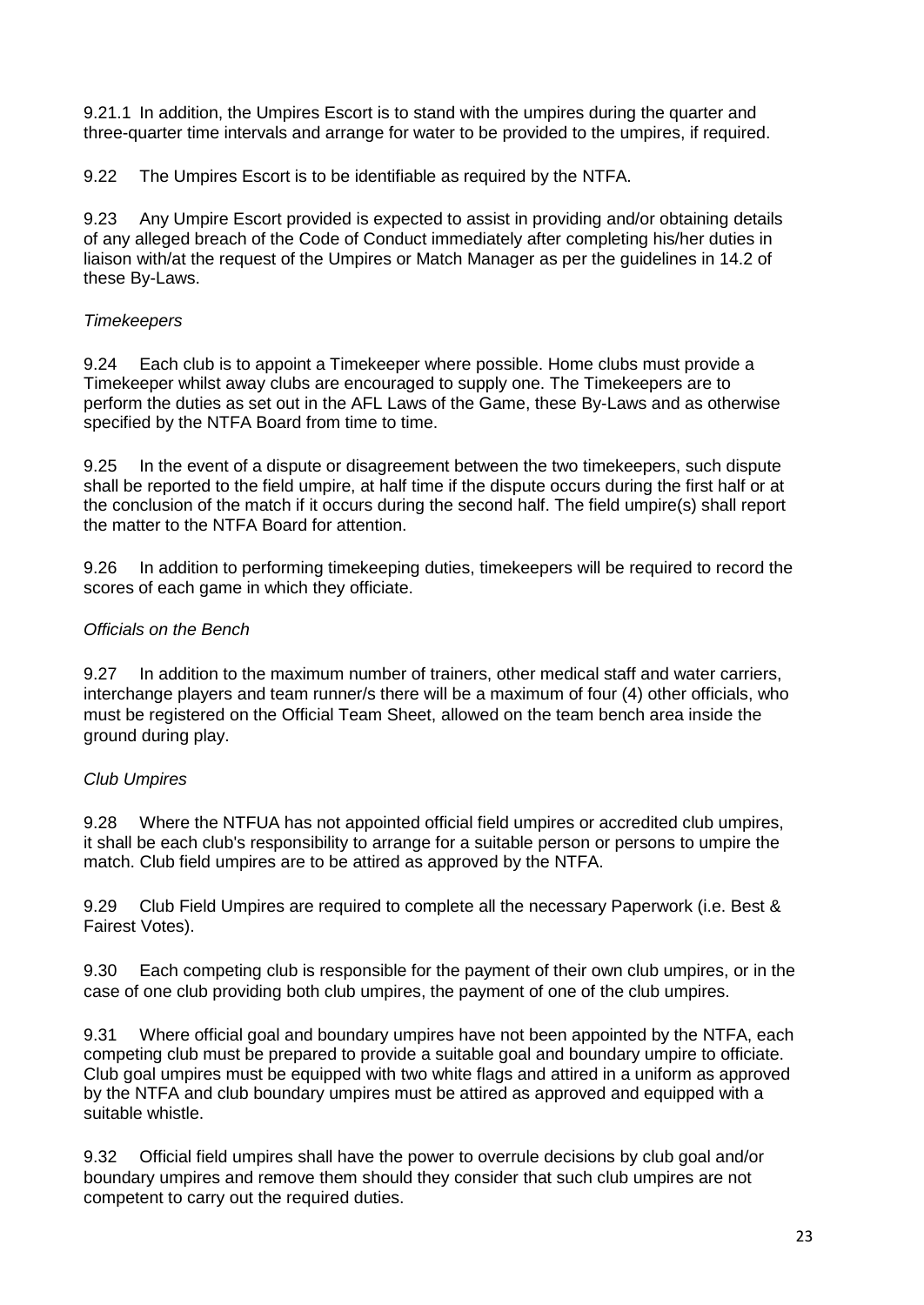9.33 Payment of club goal and boundary umpires (if any) shall be the responsibility of the providing clubs or as determined by the NTFA Board.

# **10. Uniforms and Logo Regulations**

#### *Uniform Design*

10.1 New clubs shall be required to submit complete details of the proposed colour and design of its uniform to the NTFA Board for approval. Once approved, such club shall have exclusive rights to its uniform design.

10.2 Existing clubs must submit details of any proposed variation of their uniform design for approval by the NTFA Board before use.

10.2.1 Shorts - The away team is to wear white shorts unless otherwise sanctioned by the Board.

10.2.2 Bike shorts and visible guards must be flesh coloured or matching to approved club coloured shorts.

#### *Jumper Numbers*

10.3 Players of each team must play in their club uniform as registered with the NTFA and wear numbers on the front and back of their jumpers corresponding to the numbers shown on the Team List. All numbers must be whole numbers between 1 and 99 inclusive. No two players or more from the same team are permitted to wear the same number. Where a player takes to the field without a number or wears a number that is in breach of this by-law that players club is guilty of an offence and shall be fined.

#### *Sponsor's Logos*

10.4 Jumpers worn by Clubs must have the NTFA logo on them and any other NTFA sponsors as designated by the Board.

10.5 Club sponsor's logo as approved by the NTFA may be worn either on the front or back of player's jumpers.

10.6 Sponsor's logo as approved by the NTFA may be worn on shorts.

10.7 The NTFA Board will consider any other proposals for the display of club or sponsors logos on player's uniforms.

# *Club Names and Club Logos*

10.8 New clubs shall be required to submit complete details of the proposed club name and club nickname and design of its club logo to the NTFA Board for approval. Once approved, such club shall have exclusive rights to its club name, club nickname and club logo.

10.9 Existing clubs must submit details of any proposed variation of their club name, club nickname and club logo design for approval by the NTFA Board before use, such approval to be granted or withheld at the sole discretion of the NTFA Board.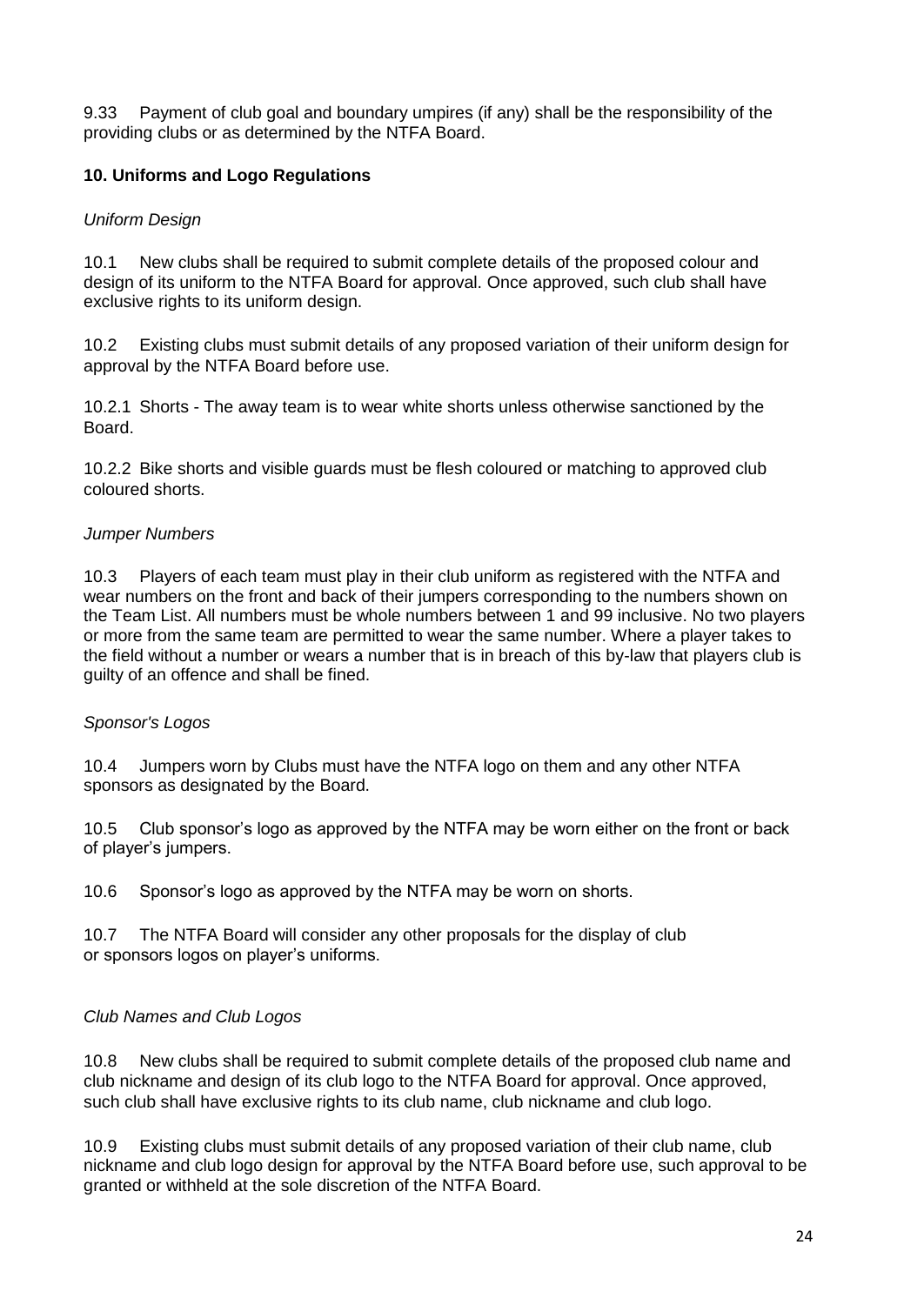# **11. Umpires**

#### *Appointments*

11.1 The NTFUA or designate will appoint official umpires to matches as available.

#### *Field Umpire Numbers*

11.2 As a minimum, two field umpires are required prior to a match commencing unless determined otherwise by the NTFA. These can be accredited umpires, club field umpires or a combination of both.

11.3 Where two field umpires commence a match and for some reason one field umpire is unable to complete a match, the remaining field umpire may continue to control the match as a single umpire if another suitable umpire is not available to take the place of the unfit umpire.

#### *Umpires Fees*

11.4 The umpires' fees for the ensuing season shall be decided by the NTFA Board and be included in club home game fees.

#### *Payment of Umpires*

11.5 Umpires appointed by the NTFUA will be paid by the NTFA, club boundary and goal umpires will be paid as per by-law 9.33.

11.6 In the event of a match being cancelled, other than because of forfeit as provided for in by-law 5.14 no payment shall be due to the affected umpires.

#### *Reporting of Players and Officials*

11.7 Umpires may report to the NTFA any player or official who, during the progress of a match or within the immediate proximity of the ground on the day of the match, commits a reportable offence. The procedure for making and lodging such a report shall be as specified by the Laws of the Game and by the NTFA Tribunal Rules. (Attachment "C")

11.8 Club field umpires are permitted to report players and club boundary and goal umpires are permitted to do so.

# *Umpires Change rooms / Privacy*

11.9 Umpire's change rooms are out of bounds to anyone other than the umpires, their trainers, match managers, members of the umpire appointment board / coaching panel and escorts

11.10 A club captain is the only person permitted to speak to umpires during the intervals.

11.10.1 The club captain is the only person permitted to enter the centre square during the intervals of a match other than the umpire escort or match manager.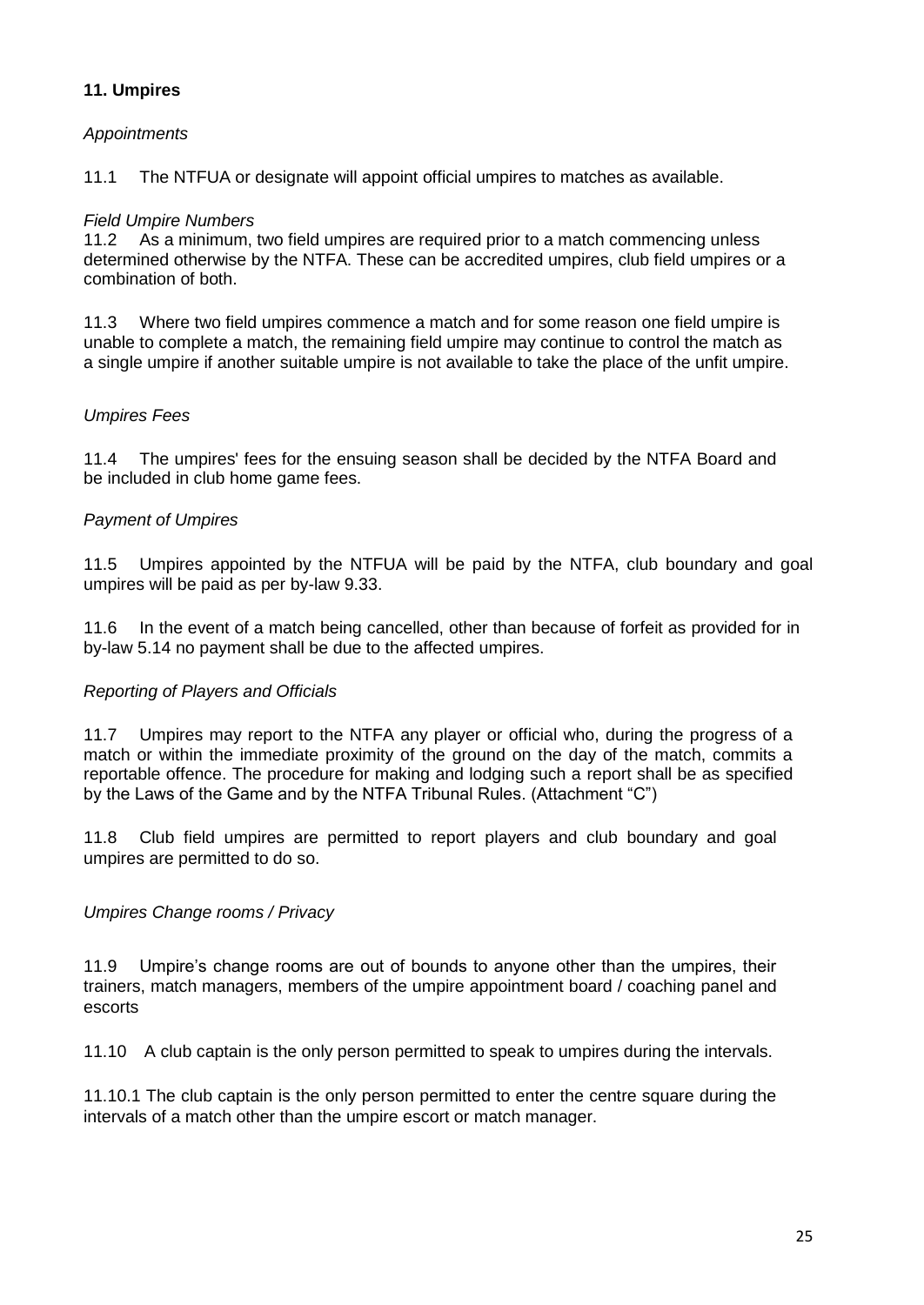# **12. Order Off Rule**

#### *Green & Yellow Card*

12.1 A player who is reported by a field umpire or field umpires for a breach of the laws of the game shall be ordered from the field for a period of fifteen (15) minutes. In this instance an umpire will hold up a yellow card.

12.2 At the discretion of the field umpire, a player may be ordered from the field for a period of fifteen minutes and not be reported. In this instance an umpire will hold up a green card. 12.3 A player ordered off with a green or yellow card is required to leave the playing area immediately through the interchange area. The offending players club is responsible for obtaining the all clear from the Interchange Steward for such player to resume playing.

12.4 For the purposes of this rule, a green or yellow card will result in the player concerned remaining off the field for a flat period of fifteen (15) minutes, excluding breaks between quarters. E.g. a player sent off five minutes before half time would be permitted to resume playing ten (10) minutes after the third quarter commenced.

12.5 Unless determined otherwise by the NTFA Board all players who are ordered from the field with a green or yellow card can be replaced immediately.

#### *Red Card*

12.6 A player who is reported by a field umpire or field umpires for a breach of the laws of the game twice in the same match for separate incidents, or who is reported for a serious breach (as listed below), shall be ordered from the field for the remainder of the match. In this instance an umpire will hold up a red card.

12.7 Serious breaches are defined as where a player or official;

12.7.1 Intentionally, recklessly or negligently makes contact with or strikes an umpire.

12.7.2 Attempts to make contact with or strike an umpire.

12.7.3 Behaves in an abusive, insulting, threatening or obscene manner towards or in relation to an umpire

12.7.4 Intentionally, recklessly or negligently kicks another person

12.7.5 Commits an act of misconduct - if the umpire is of the opinion that the act constituting misconduct is serious in nature.

12.8 A player ordered off with a red card is required to leave the playing area immediately through the interchange area. The offending player is not permitted to sit on the bench or enter the playing arena at any time (including breaks) for the remainder of the match.

12.9 Unless otherwise determined by the NTFA Board all players who are ordered from the field with a red card can be replaced after a period of fifteen (15) minutes has elapsed. The offending players club is responsible for obtaining the all clear from the Interchange Steward for the replacement player to resume playing.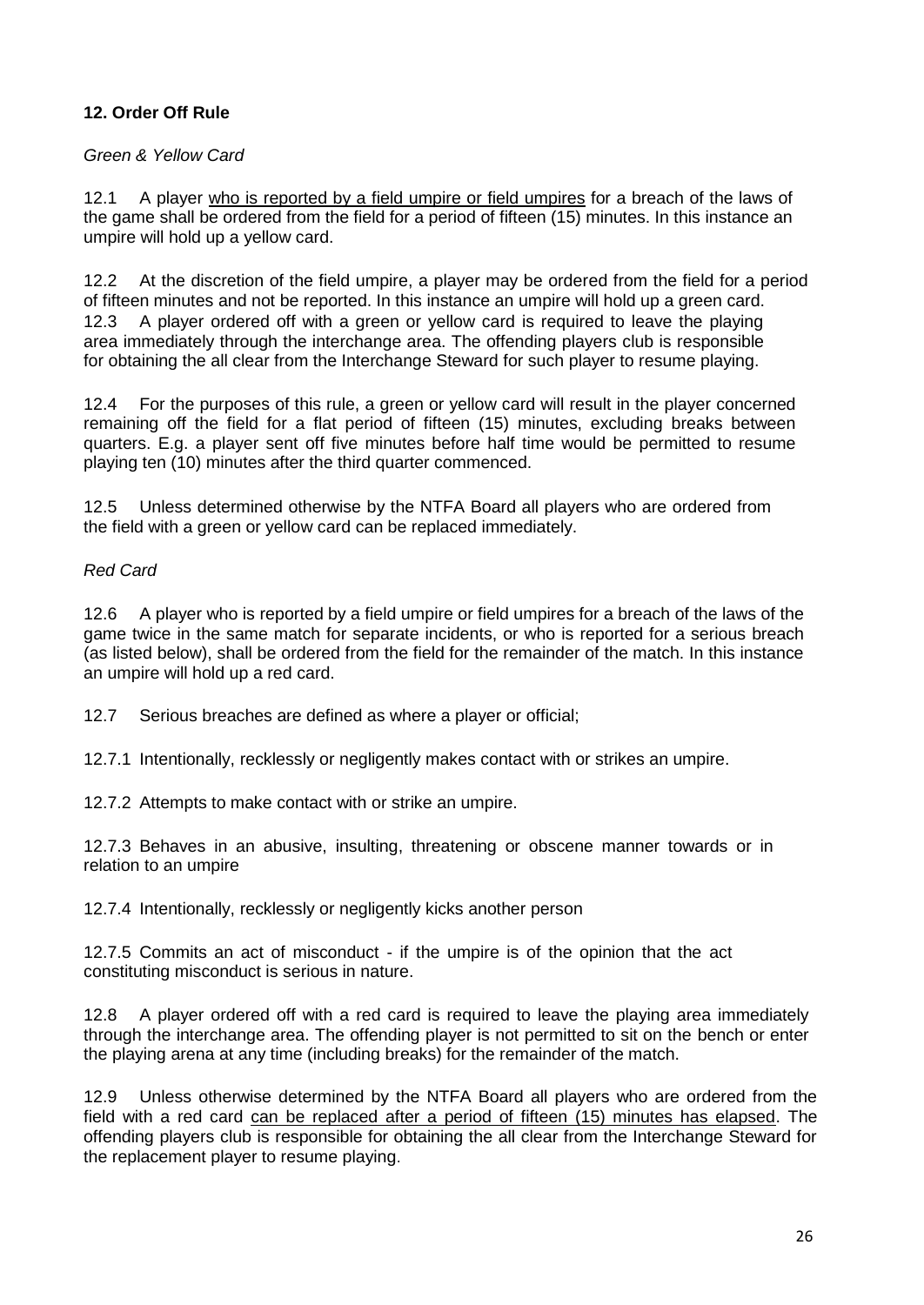12.10 For the purposes of this rule, a red card will result in the player concerned being unable to be replaced for a flat period of fifteen (15) minutes, excluding breaks between quarters. E.g. a player sent off five minutes before half time would be permitted to be replaced until ten (10) minutes after the third quarter commenced.

# *Recording of Send Offs*

12.11 When a player is sent off the umpire will show the appropriate green, yellow or red card to the Interchange Steward.

12.12 Interchange Stewards are required to record the time that players, who are ordered off by the field umpires, leave the field and shall be the sole judges as to when such players may resume playing, or be replaced (whichever is applicable). It is the offending players club's responsibility to obtain the all clear from the Interchange Steward for such players to resume playing.

#### **13. Laws & Policies**

#### *Laws of the Game*

13.1 Except where otherwise noted in these By-Laws, NTFA Competition matches shall be played under the Laws of Australian Football as laid down by the Australian Football League.

13.1.1 In the Women's Competition, where the ball goes out of play in either central boundary area between the lines of the 50 metre arcs a free kick will be awarded against the team that last touched or had possession of the ball immediately prior to it going out of play.

#### 13.2 *Melees*

13.2.1 If an incident involving six or more players occurs:

(i) Prior to,

(ii) During (including the quarter time, half time and three-quarter time interval), or (iii) Following the completion of, an NTFA match, and if in the opinion of the NTFA Board such incident is likely to:

- (a) Prejudice the interests or reputation of the NTFA
- (b) Bring the game of Australian Football into disrepute,

The club(s) involved in such incident shall be sanctioned by the NTFA by way of fine.

These incidents may not necessarily be referred to the Tribunal

Any amount payable by a club, under this rule, shall be paid by the club to the NTFA within fourteen (14) days.

Individual players may still be reported under the Laws of Australian Football.

#### *Loss of Points*

13.3 Where a team loses a match through violation of the rules or these by-laws, the competition points or "win" for the match concerned shall be credited to the opposing team. Points scored for and against each team and goals kicked by players shall be credited in the normal manner.

#### *Infectious Diseases Policy*

13.4 All NTFA Competition Clubs are to comply with the Laws of Australian Football in the Code of Practice for infectious diseases (H.I.V. and Hepatitis B).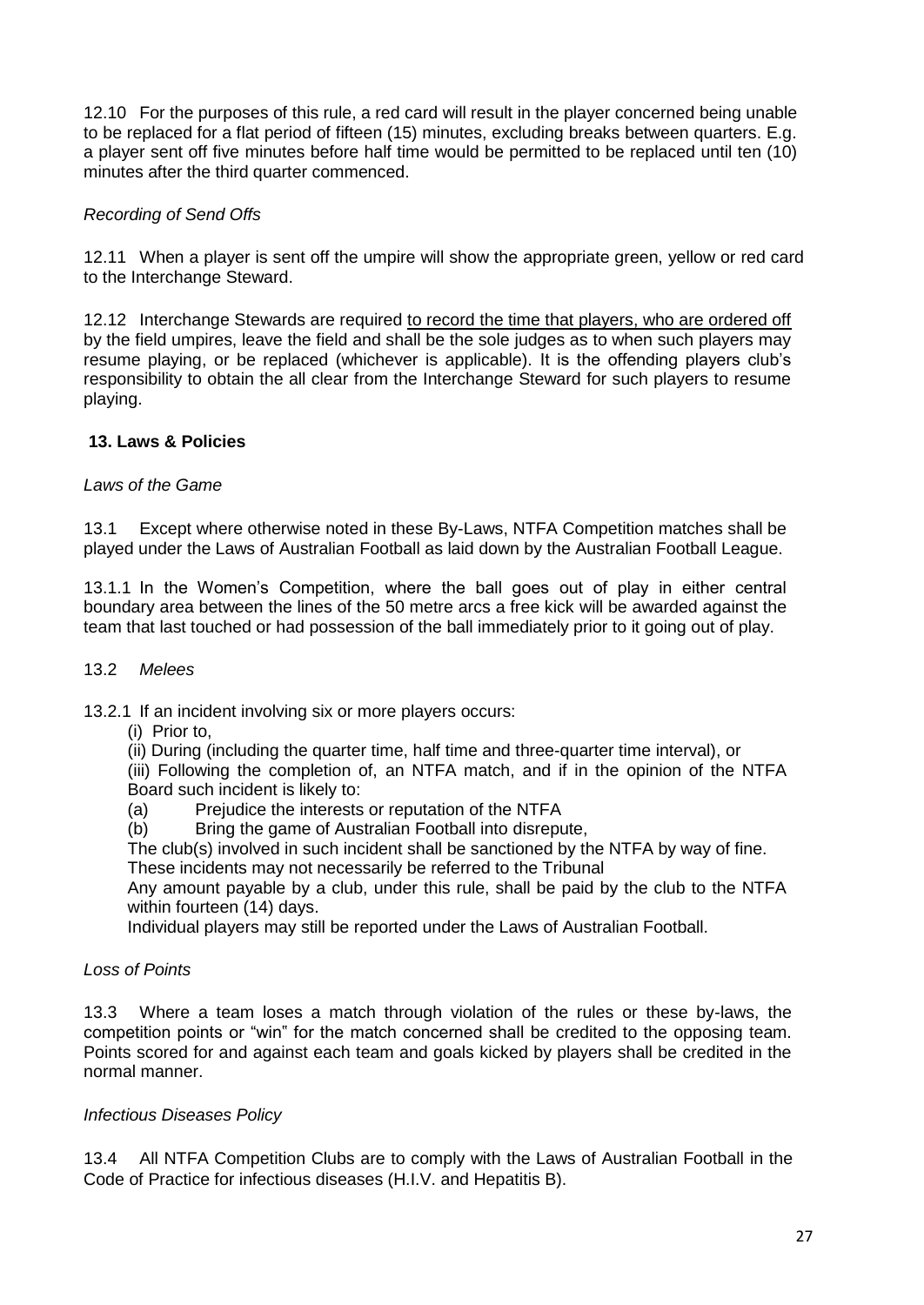#### *Racial & Religious Vilification Policy*

13.5 The NTFA adheres to the AFL Racial and Religious Vilification Policy.

#### *Concussion Policy*

13.6 Where a player is injured and there are reasonable grounds to believe that he may not be responsible for his actions, it is the responsibility of the club, through one of its coaching bench officials, to have the player examined by a medical practitioner or accredited trainer, and unless that person certifies that the player is cognisant of and responsible for his actions, the player is not permitted to continue to play in that match.

#### *Working with Children*

13.7 The NTFA adheres to the AFL's *"National Child Protection Policy, as at March 2015".*  This policy requires all Administrators, Coaches, Officials and Umpires who volunteer or work with children to adhere to all relevant state child protection laws, including being registered under the *Registration to Work with Vulnerable People Act 2013 (Tas).*

#### **14. Disciplinary Procedures**

#### *Code of Conduct*

14.2 Clubs are required to adhere to the Code of Conduct as per Attachment "A" and the Code of Conduct Guidelines and Disciplinary Procedures as per Attachment "B" to these By-Laws. Clubs are required to ensure that all club members receive a copy of the Code of Conduct. The Code relates to regulating the conduct and behavior of players, officials, club administrators, parents and spectators (supporters).

#### *Power to Investigate*

14.3 The NTFA Board may investigate or nominate a person to investigate any matter which he considers relevant to whether or not a person may have committed a Reportable Offence or a Code of Conduct Breach.

14.4 Without limiting the powers and discretions conferred upon the NTFA Board by-law 14.3, a nominee may investigate any matter:

14.4.1 of his own motion; or

14.4.2 on the basis of video evidence; or

14.4.3 upon the written request of an Authorised Officer of a Club as per by-law 14.9 (Citing) or;

14.4.4 upon the written request of either an Authorised Officer of a Club or a non-aligned individual as per 14.2 (Code of Conduct).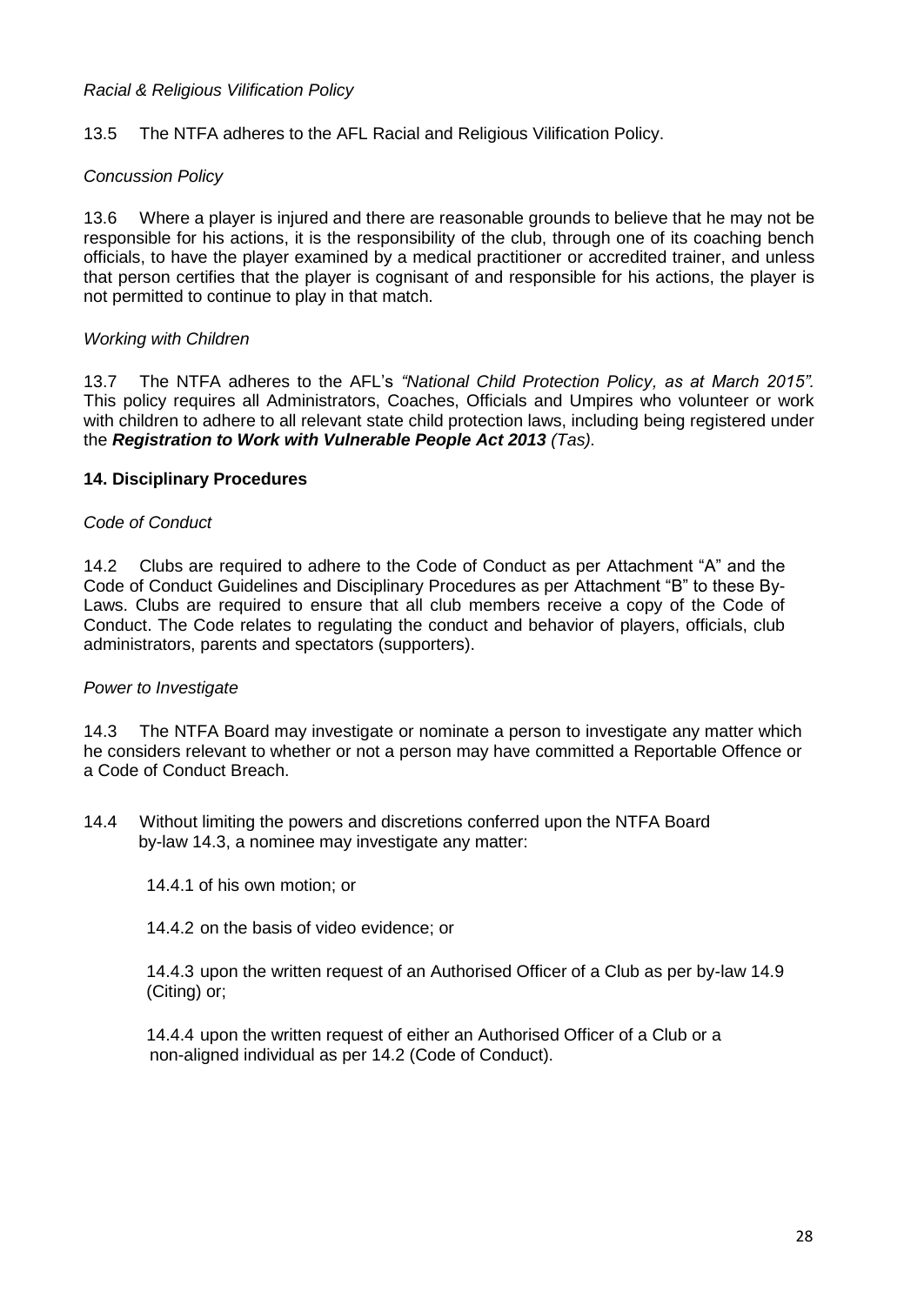# *Co-operation*

14.5 For the purpose of conducting an investigation under this Rule, a person shall upon request by the NTFA Board-

14.5.1 fully co-operate;

14.5.2 truthfully answer any questions asked; and

14.5.3 provide any document in that person's possession or control requested by the investigating person

# *Failure to Co-operate*

14.6 A person who fails to observe and comply with Rule 14.5 or who provides any information or has acted in a manner which is in any respect false or misleading or likely to mislead, shall be deemed to have been involved in conduct which is unbecoming or prejudicial to the interests of the NTFA and shall be liable to either a sanction or referral to the tribunal as determined by the NTFA in its absolute discretion.

#### *Interpretation*

14.7 For the purposes of this clause a reference to the NTFA designate shall be read as a reference to the NTFA and/or any person nominated by the NTFA to conduct an investigation video evidence or otherwise. The NTFA designate may report such person and refer the matter to the Tribunal for hearing and determination by the Tribunal. The person who has been reported will be notified in writing of the charge laid against him and the date and time for the hearing and determination of the charge by the Tribunal.

#### *Power to Report*

14.8 If the NTFA designate is of the opinion that a person may have committed a Reportable Offence, whether on the basis of an investigation, video evidence or otherwise, the NTFA Designate should refer his findings and recommendations to the Board who will determine the next course of action.

# *Citing by Clubs*

14.9 Where a club wishes to lodge a complaint against a player or official for an "on field" offence (a citing), such complaint must be noted on the appropriate NTFA Incident Referral form (see Attachment D) and must be lodged in writing with the NTFA no later than midday on the second business day after the incident out of which the complaint arises. An intermediate advice, on the incident form may be initially emailed with the written lodgment to follow as required.

14.10 The NTFA Board shall decide whether or not the matter should be referred to the Independent Tribunal for consideration under Tribunal Rule 1.2.2.

14.11 The person against whom such a complaint is lodged will be notified in writing of his rights (may be via Club Secretary) and the procedures to be followed for the investigation. Each of the clubs concerned will receive a copy of such correspondence.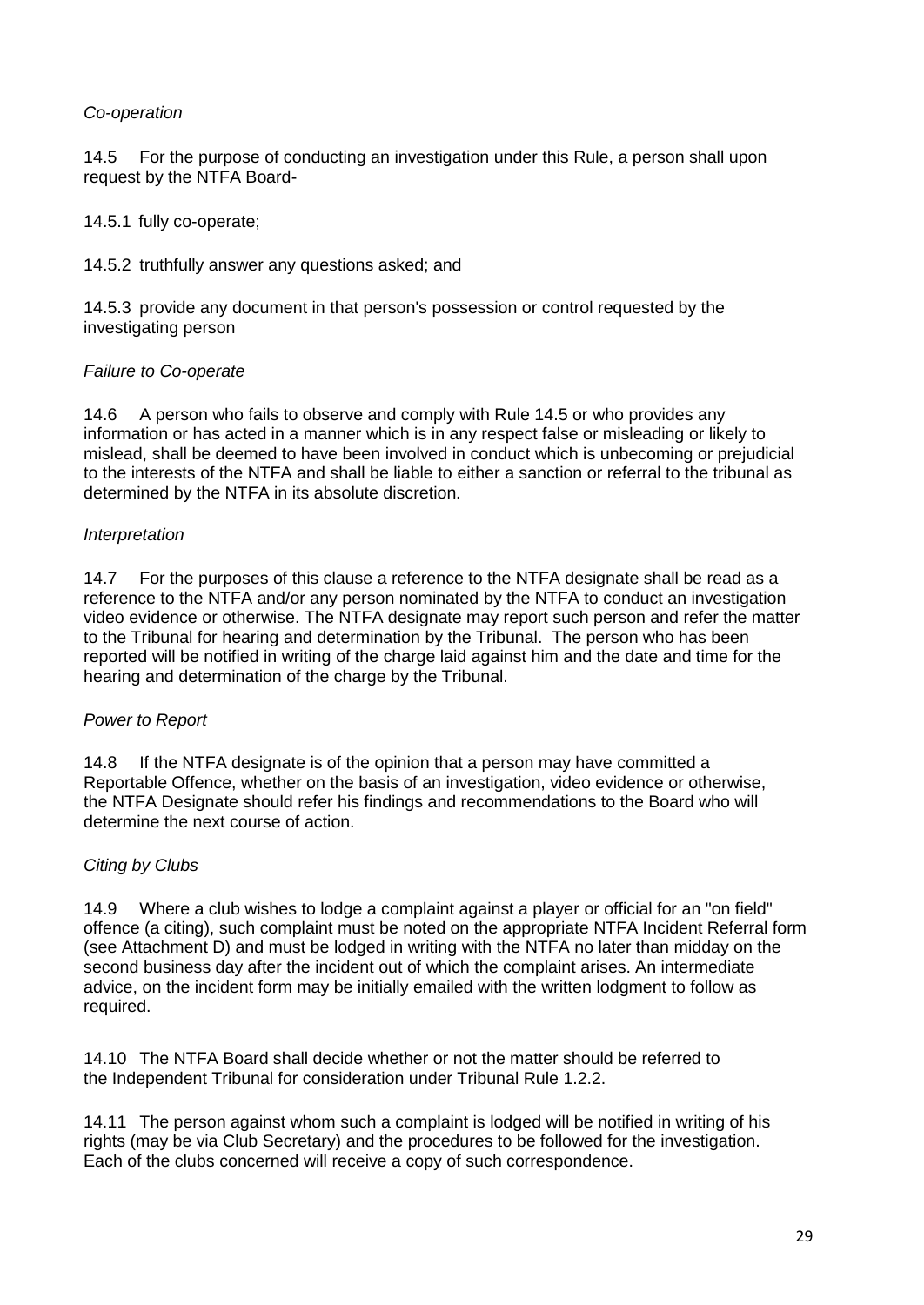*The spirit of this by-law is to provide a means for the investigation of serious incidents which occur behind the play or which go unnoticed by the umpires.*

# *Appointment and Role of Tribunal*

14.12 A panel of independent tribunal members shall be appointed annually by the NTFA. The Independent Tribunal shall investigate the following in accordance with NTFA Tribunal Rules (refer to NTFA Regulations & By-Laws Attachment "C").

14.12.1 reports by umpires against players or officials participating in NTFA competition, pre-season or practice matches.

14.12.2 such other matters (including citing by clubs) as may be referred to it by the NTFA

14.12.3 referrals pursuant to by-law 14.9

# *Tribunal Hearings*

14.13 A reporting umpire, the reported person and a representative of the reported person's club shall attend a hearing at a time and place specified by the NTFA Board.

14.14 The procedures to be followed should a reported person be unable to attend the hearing are set out in the NTFA Tribunal Rules and must be adhered to.

14.15 Should the reporting umpire be unable to attend, the NTFA Board may defer the hearing in which case the reported player or official may continue to play or act until such time as the hearing is held.

14.16 Should any of the above persons be unable to attend a hearing the NTFA Board may allow appropriate communication devices such as telephones, video links etc to be utilised to proceed with the tribunal hearing.

# **15. Representative Football**

#### *Participation*

15.1 Competition representative teams shall participate in inter-league matches as directed by the NTFA from time to time.

15.2 The NTFA shall have first call on the services of all players for its representative matches and representative training sessions. In accordance with NTFA Regulations, any player who does not make himself available or declines selection for such training sessions and matches, without the consent of the NTFA Board, may automatically be suspended for two (2) club competition matches subsequent to the representative match concerned.

15.3 Any player who declares himself unavailable because of injury or illness must be prepared to undergo a medical examination by a medical practitioner of the NTFA's choice.

15.4 Any player who fails to attend a scheduled representative training session of which he has been properly notified must tender an explanation to the NTFA Board. If in the opinion of the NTFA Board the player's explanation is unacceptable, such player may be dealt with as NTFA thinks fit.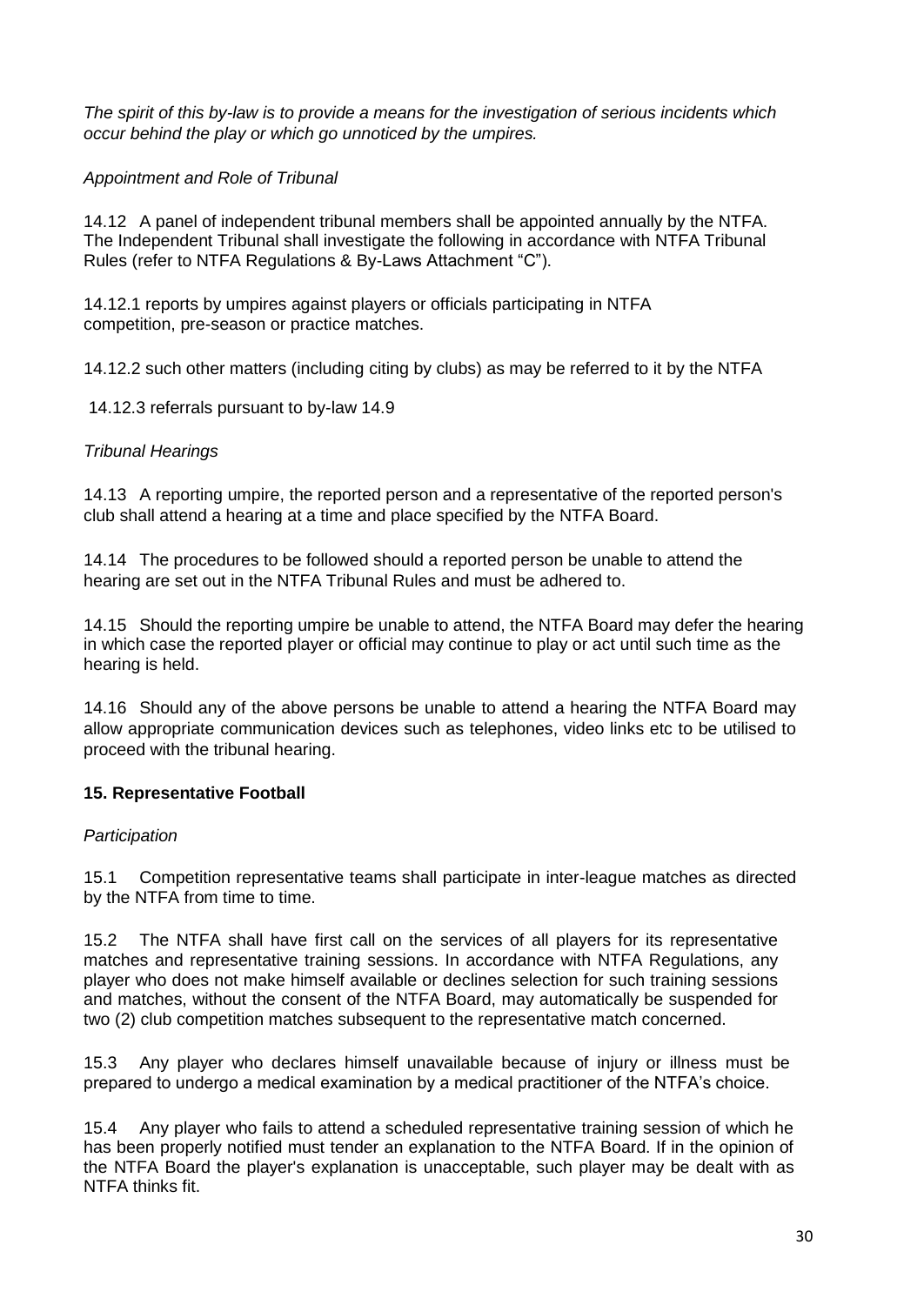# *Venue Selection*

15.5 Where the NTFA schedules a representative match to be played, the NTFA Board shall select a venue taking into consideration the standard of playing surface and facilities, ground hire costs and the ability to charge admission.

15.6 The NTFA may allocate catering rights to the host club or any other club which is prepared to undertake all ground management duties for the fixture. Any gate takings will be used by the NTFA to offset staging costs.

# **16. Awards**

16.1 Each season, the NTFA Board shall arrange for the presentation of designated awards.

16.2 Each year the NTFA shall provide an award for the best and fairest player in each grade during each season.

16.3 The field umpires shall after each home and away match, write their choice of the three fairest and best players in the match umpired by them in order of preference, their first choice to receive three (3) votes, their second choice to receive two (2) votes, and their third choice to receive one (1) vote, the paper being enclosed in a sealed envelope and handed to the match manager of the home team for passing on to the general manager.

16.4 At the end of the home and away matches for the season, the envelopes will be opened by the general manager or under his direction and the votes counted, the player receiving the largest number of votes to be awarded the trophy.

16.5 A player is ineligible to win the award if he has been found guilty by the independent tribunal of an offence against the laws of Australian football during the season, other than an offence related to time wasting, his uniform or his equipment.

16.6 In the event of two (2) or more players securing an equal number of votes, an award shall be presented to each player.

# **17. Administration and Finance**

# *NTFA Board*

17.1 The NTFA Board shall control the day-to-day operation of the NTFA competition.

17.1.1 The Board has, and may exercise, all the disciplinary powers and functions vested in the NTFA by the constitution, these by-laws, and the laws of Australian football.

17.1.2 Without limiting the generality of that paragraph (a), the Board may, by direct action: (a) Impose specific penalties where those penalties are named in these by-laws;

(b) Impose penalties in its discretion for other breaches to or failure to comply with, the constitution or these by-laws;

(c) Impose a penalty in respect of conduct which, in the opinion of the board, tends to be prejudicial to the interests of the game or tends to bring the game into disrepute.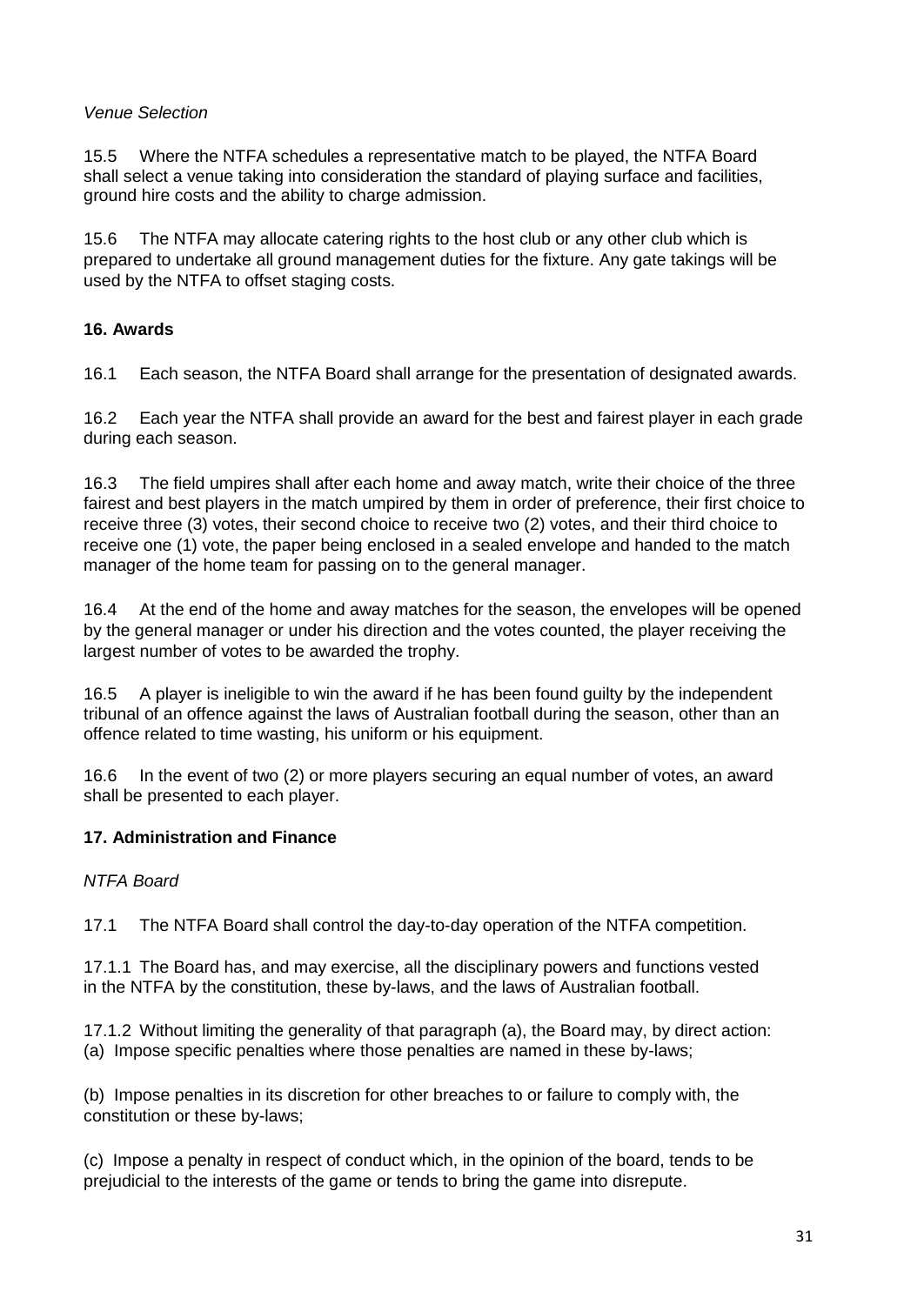17.1.3 The penalties available under this rule are a fine, suspension, disqualification, deregistration, or any other penalty which, in the circumstances of the case, the board thinks is appropriate.

17.1.4 In any action under this by law the board shall observe the principles of natural justice.

17.1.5 The Board may amend any fine mentioned in these rules but where there is a fine to be applied it shall be in penalty units as per Attachment (F) The applicable penalty will be the maximum the Board can impose for any first offence but may increase the amount for a second or subsequent offence for a breach of the same rule in the same roster season. The penalty units value will be determined by the Board at the beginning of each season. If there is a penalty to be applied and it is not listed on Attachment (F) by-law 17.1.2 (b) shall apply.

#### *Attendance at Meetings*

17.2 Each club will be required to have one representative in attendance at NTFA or Council meetings for which notice has been properly given. The representative must be an elected member of the club committee.

17.2.1 If a club fails to have a representative in attendance the club may be liable to a fine not exceeding 40 penalty units. This will be determined by the Board. Continued non-representation may result in the Club no longer being eligible to compete in the NTFA. *Fees*

17.3 Each club shall pay the annual levy fixed each year for membership of the competition and any further fees or levies fixed from time to time by the NTFA.

17.4 Levies and other relevant charges will be invoiced on a home game basis payable within 30 days of invoicing.

# *Fines*

17.5 Where a club, player, official or club umpire has been fined by the NTFA Board or incurs an automatic fine, such fine shall be paid within fourteen (14) days of notification of the penalty except where otherwise specified by the NTFA. Failure to pay such fine by the specified time without a satisfactory explanation may result in the fine being increased by the NTFA Board.

Where a fine has not been paid within three (3) months of the invoice date, the player's, official's or umpire's club shall be responsible to pay the fine to the NTFA.

#### *Outstanding Accounts*

17.6 Except as provided for under by-law 17.8, any club which is in arrears to the NTFA for a period in excess of 60 days from the date of the invoice, may be ineligible to receive any competition points which may be accrued by its teams, from that point in time until the overdue amount has been paid. The club maybe deregistered in the event of the club refusing to pay outstanding monies. They may also be fined.

17.7 Subject to a final decision by the Board no club shall participate in any finals match if there are any monies still owed to the NTFA after the last roster match. Monies shall include association fees and other charges including undisputed fines as levied by the Board.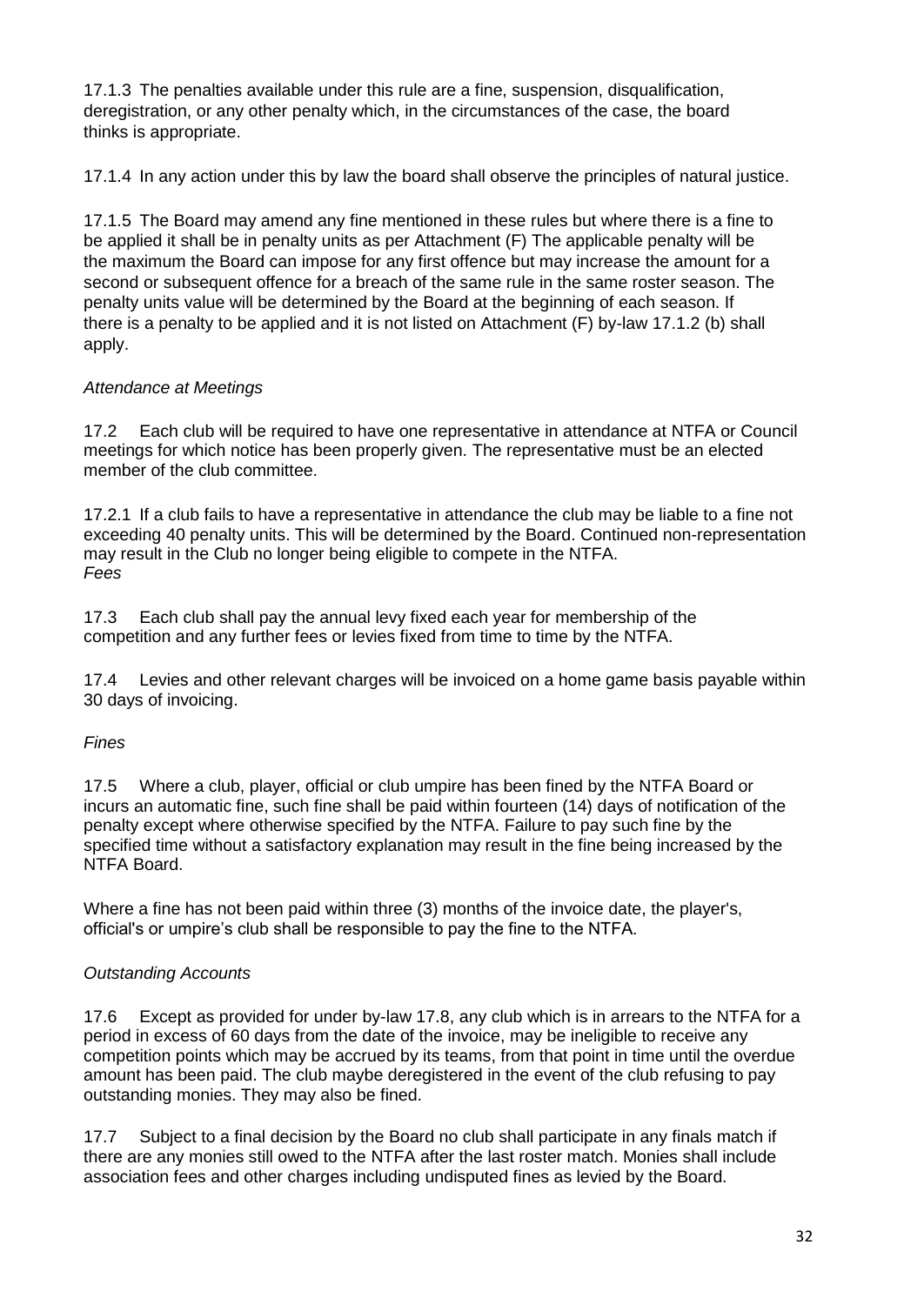17.8 Where extenuating circumstances exist, the NTFA Board may in its discretion, place a club on financial scheme of arrangements for the repayment of outstanding accounts. Any club operating under such an arrangement shall be considered to be financial with the NTFA provided that it is up to date with all payments specified by the scheme and for the current year.

#### *Insurance*

17.9 Each member club is covered by the NTFA's compulsory insurance cover with JLT Sport under the AFL's National Risk Program or an equivalent provider. All registered players and officials of a member club will have minimum cover for public and products liability, association liability, personal accident and non-Medicare medical. Each Club has the option of taking up higher levels of cover directly with JLT Sport. Clubs must also have workers compensation for any employees.

# **18. General**

#### *NTFA Colours*

18.1 The official colours of the NTFA shall be as designated. The design of NTFA's representative jumpers shall be the responsibility of the NTFA Board.

#### *Interpretation of the By-Laws*

18.2 Where agreement is unable to be reached involving a question of interpretation of these by-laws, the opinion of the NTFA Board shall be taken and acted upon and its decision shall be final.

#### *Matters not provided for*

18.3 In the event of any question arising which is not provided for in these by-laws, the opinion of the NTFA Board shall be taken and acted upon and its decision shall be final.

#### *Statements*

18.4 Statements on policy or any matter affecting the NTFA may only be made by persons approved by or authorised by the NTFA to make such statements.

18.5 Any person or Club Breaching Rule 18.4 may be referred to the NTFA Board or Conduct Committee for determination as the NTFA thinks fit.

18.6 Any Player, Official, or other person making a statement injurious or prejudicial to the character or interests of any other Player, Official, Umpire, any other person, Club, Administrator or the NTFA shall be subject to the following provisions:

18.6.1 The NTFA Board may investigate any such person for breach of this Rule and refer the matter in accordance with the Tribunal or Code of Conduct process;

18.6.2 Alternatively, the NTFA Board may deal with the matter as it thinks fit.

18.7 A Club whose Official has made a statement contrary to the provisions of Rule 18.4, or in the case of any other person, with the apparent authority, agreement, consent or approval of the Club, may be referred to the NTFA Board or Conduct Committee which may, in the event of a breach, levy a fine and forfeit past or future match points.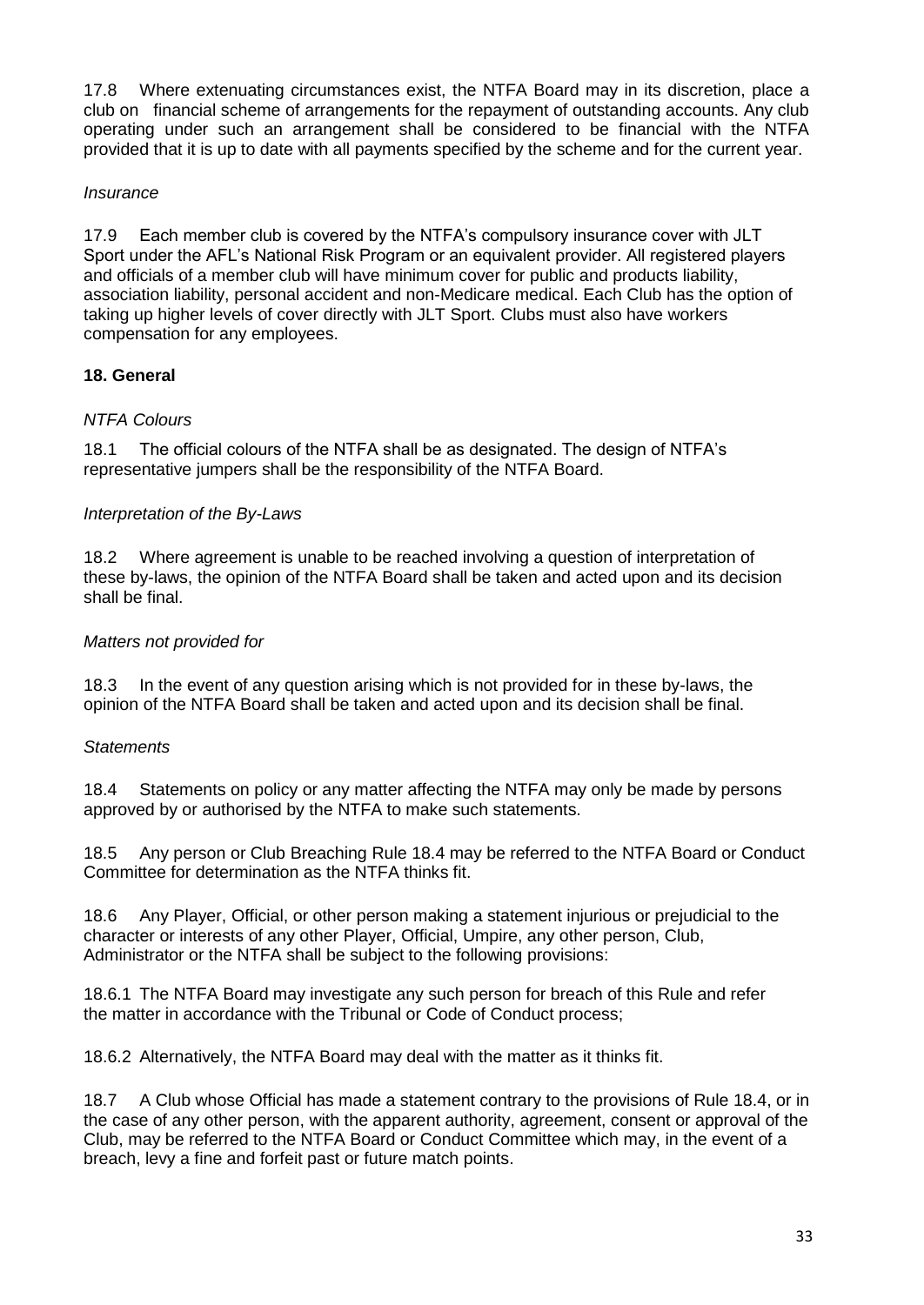#### *Appeals*

18.8 Any player, official, umpire or club who feels aggrieved by any decision involving these by-laws may appeal to the NTFA in accordance with the appeal procedures as determined by the NTFA.

#### *Appeals Committee*

18.8.1 An Appeals Committee shall be established by the NTFA Board to hear and determine all appeals relating to the refusal of domestic transfers, tribunal procedure or severity of penalty and any other by-law decision as per 18.8

*Note: Appeals from Tribunal findings arising out of on-field offences may only be lodged where there is evidence of an error of procedure or the penalty was manifestly unfair or inconsistent with other penalties.*

18.8.2 The Appeals Committee shall be appointed each year by the NTFA Board.

18.8.3 At any sitting of the Appeals Committee, a minimum of two members shall constitute a panel.

18.9 Lodgment of Appeals

18.9.1 The request in writing for an appeal against a tribunal matter shall be accompanied by a fee of \$500 which may be retained, refunded in part or full at the discretion of the Appeal Committee.

18.9.2 For all other appeals as per by-law 18.8 the request in writing shall be accompanied by a fee of \$500 which may be retained, refunded in part or full at the discretion of the Appeal Committee.

18.10 Hearing Procedure

18.10.1 The Appeals Committee shall:

(a) Provide any person whose interest will be directly and adversely affected by its decision a reasonable opportunity to be heard;

(b) Hear and determine the matter before it in an unbiased manner; and

(c) Make a decision that a reasonable body could honestly arrive at.

18.10.2 The Appeals Committee may, subject to these regulations, regulate any proceedings before it in such manner as it thinks fit.

18.10.3 The hearing before the Appeals Committee shall be:

- (a) Inquisitorial in nature; and;
- (b) Conducted with as little formality and technicality and with as much expedition as the proper consideration of the matter permits.

18.10.4 The Appeals Committee is not bound by the rules of evidence or by practices and procedures applicable to courts of record but may inform itself as to any matter in any such manner as it thinks fit.